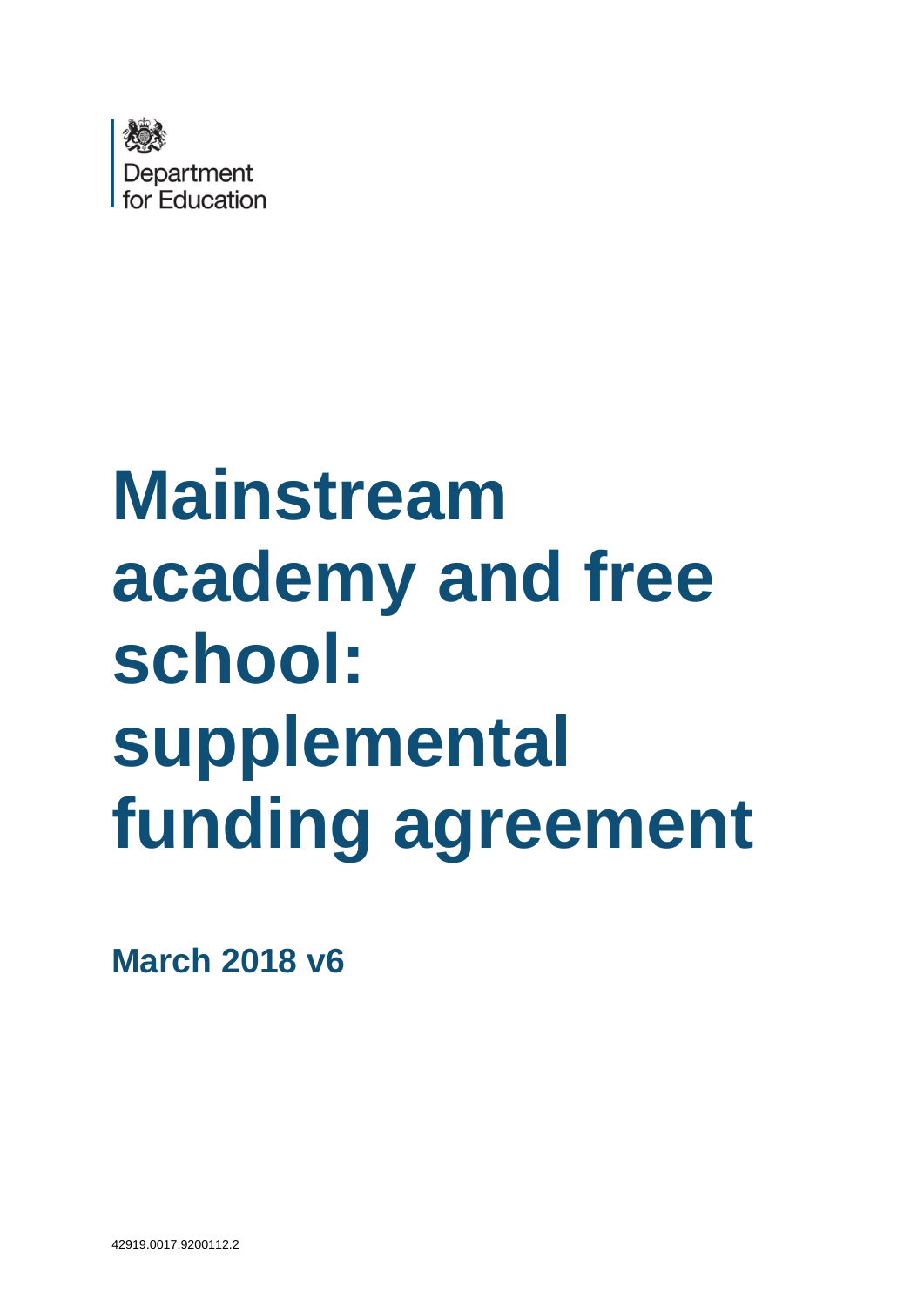# **Contents**

| <b>SUMMARY SHEET</b>                                   | $\overline{\mathbf{4}}$ |
|--------------------------------------------------------|-------------------------|
| Information about the Academy:                         | 4                       |
| <b>ESTABLISHING THE ACADEMY</b><br>1.                  | 8                       |
| Definitions and interpretation                         | 8                       |
| The Academy                                            | 8                       |
| <b>RUNNING OF THE ACADEMY</b><br>2.                    | 9                       |
| <b>Teachers and staff</b>                              | 9                       |
| <b>Pupils</b>                                          | 9                       |
| <b>SEN unit</b>                                        | 10                      |
| Charging                                               | 10                      |
| Admissions                                             | 10                      |
| Curriculum                                             | 12                      |
| 3.<br><b>GRANT FUNDING</b>                             | 13                      |
| <b>Calculation of GAG</b>                              | 13                      |
| Other relevant funding                                 | 15                      |
| <b>LAND</b><br>4.                                      | 15                      |
| 5.<br><b>TERMINATION</b>                               | 20                      |
| Termination by either party                            | 20                      |
| <b>Termination Warning Notice</b>                      | 20                      |
| Termination by the Secretary of State after inspection | 21                      |
| Termination by the Secretary of State                  | 22                      |
| Funding and admission during notice period             | 22                      |
| Notice of intention to terminate by Academy Trust      | 22                      |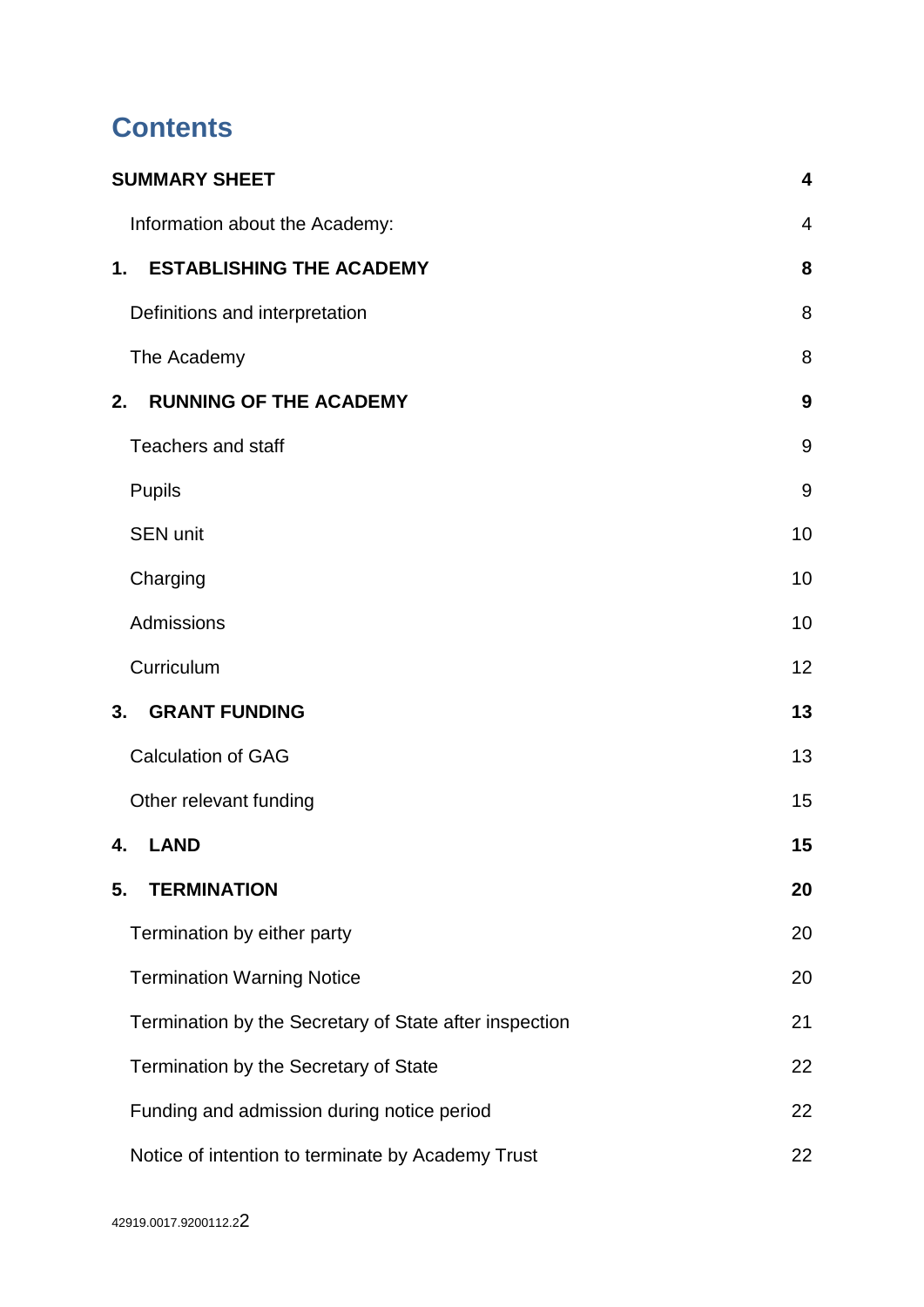| <b>Effect of termination</b>                                                              | 25 |
|-------------------------------------------------------------------------------------------|----|
| <b>OTHER CONTRACTUAL ARRANGEMENTS</b><br>6.                                               | 26 |
| Annexes                                                                                   | 26 |
| The Master Agreement                                                                      | 26 |
| General                                                                                   | 26 |
| <b>ANNEXES</b>                                                                            | 29 |
| 7. ADMISSION OF CHILDREN AND YOUNG PEOPLE WITH EDUCATION,<br><b>HEALTH AND CARE PLANS</b> | 29 |
| ADMISSION OF CHILDREN WITH A STATEMENT OF SPECIAL<br>8.<br><b>EDUCATIONAL NEEDS</b>       | 29 |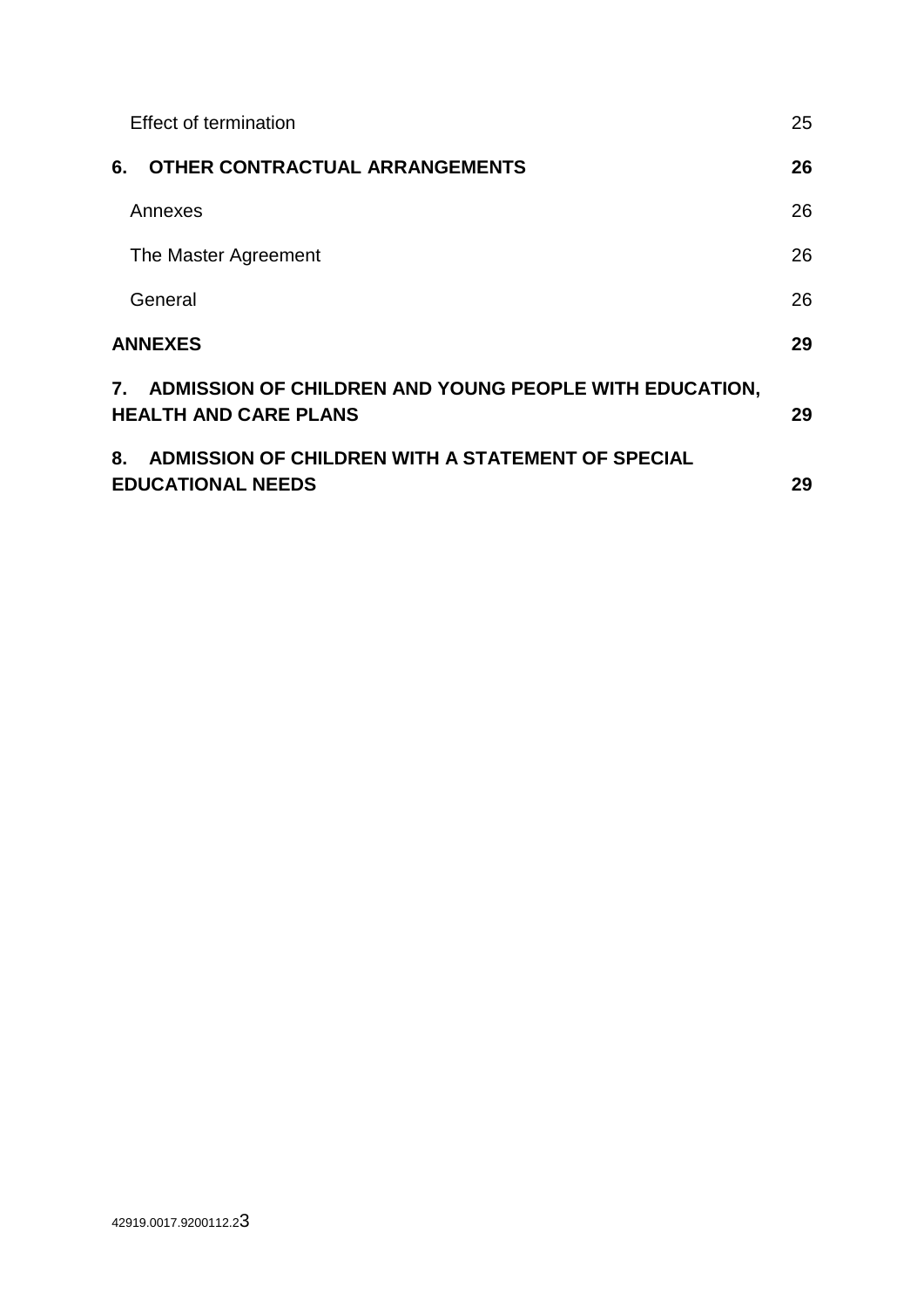# <span id="page-3-0"></span>**SUMMARY SHEET**

# <span id="page-3-1"></span>**Information about the Academy:**

| <b>Name of Academy Trust</b>                                 | <b>Emmanuel Schools Foundation</b>                                                |  |
|--------------------------------------------------------------|-----------------------------------------------------------------------------------|--|
| <b>Company number</b>                                        | 04464331                                                                          |  |
| <b>Date of Master Funding</b><br><b>Agreement</b>            | 16 February 2017, as amended by a deed<br>of variation dated                      |  |
| Name of academy                                              | Joseph Swan Academy                                                               |  |
| <b>Opening date</b>                                          | 1 March 2012                                                                      |  |
| Type of academy (indicate<br>whether academy or free school) | Mainstream                                                                        |  |
| <b>Religious designation</b>                                 | None                                                                              |  |
| Wholly or partly selective                                   | N/A                                                                               |  |
| Name of predecessor school<br>(where applicable)             | Joseph Swan School                                                                |  |
| <b>Capacity number</b>                                       | 1250                                                                              |  |
| Age range                                                    | $11 - 18$                                                                         |  |
| Number of sixth form places                                  | 200                                                                               |  |
| <b>Number of boarding places</b>                             | None                                                                              |  |
| <b>SEN unit / Resource provision</b>                         | None                                                                              |  |
| <b>Land arrangements</b>                                     | Version 2                                                                         |  |
| (Version 1-8 or other)                                       |                                                                                   |  |
| Address and title number of Land                             | Joseph Swan Academy, Saltwell Road<br>South, Gateshead, Tyne and Wear, NE9<br>6LE |  |
|                                                              | TY502167                                                                          |  |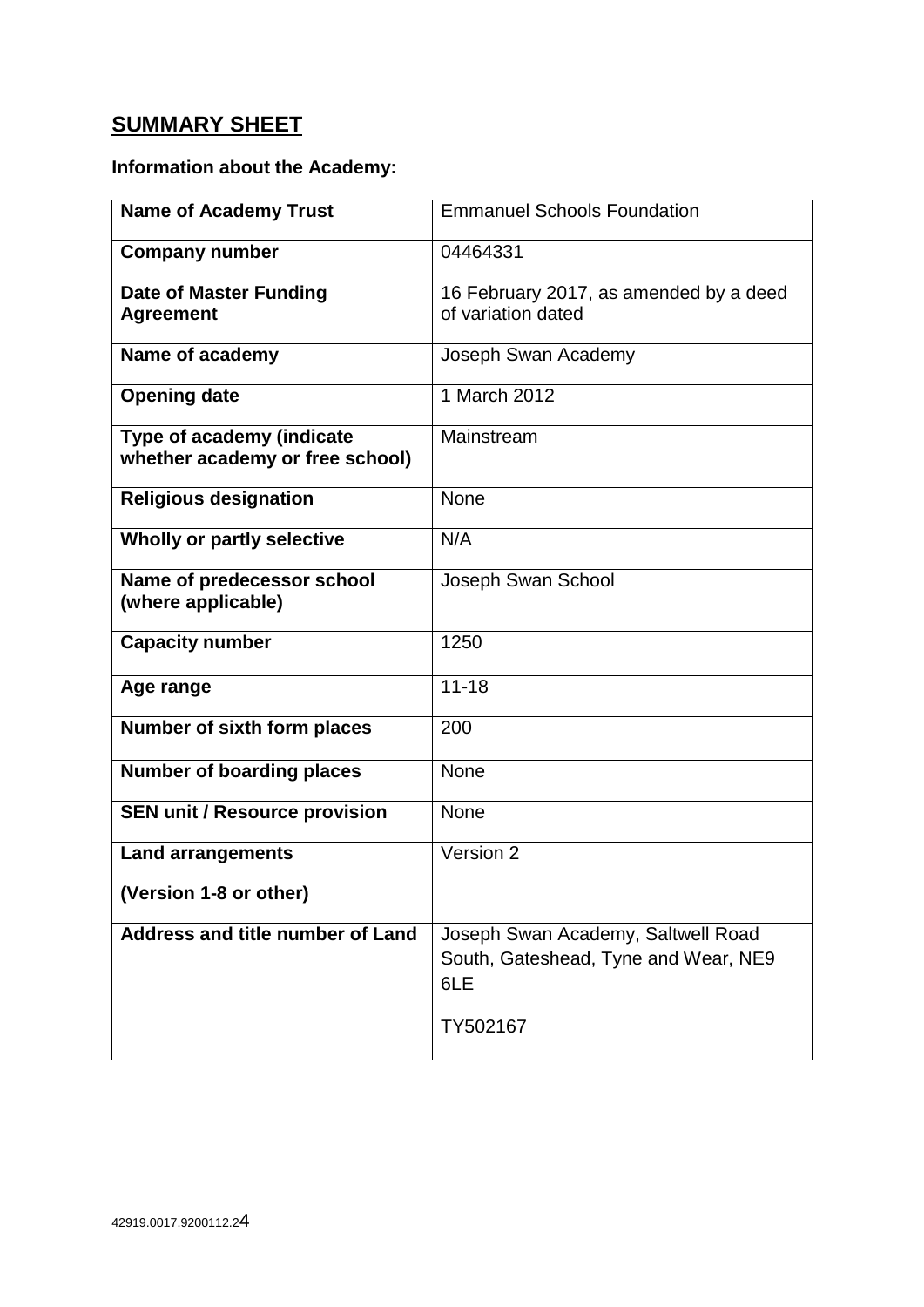# **Please confirm which clause variations have been applied or marked as 'Not used'**

| <b>Clause No.</b> | <b>Descriptor</b>                                                                                                              | <b>Applied</b> | <b>Not used</b> |
|-------------------|--------------------------------------------------------------------------------------------------------------------------------|----------------|-----------------|
| 1.1               | Only applies to free schools and new<br>provision academies                                                                    |                | X               |
| 2.A.1             | Clause applies where an academy was<br>previously a VC or foundation school<br>designated with a religious character           |                | X               |
| 2.C, 2.D          | Only applies where the academy has an<br><b>SEN unit</b>                                                                       |                | X               |
| 2.E               | Only applies where there was a<br>predecessor independent school                                                               |                | X               |
| 2.G               | Clause does not apply to free schools<br>(unless there was a predecessor<br>independent school), or new provision<br>academies | X              |                 |
| 2.M               | Clause applies only to academies and free<br>schools designated with a religious<br>character                                  |                | X               |
| 2.N               | Clause applies only to academies that were<br>formerly wholly selective grammar schools                                        |                | X               |
| 2.0               | Clause applies only to academies that were<br>formerly partially selective grammar schools                                     |                | X               |
| 2.7               | Clause applies to free schools and new<br>provision academies designated with a<br>religious character                         |                | X               |
| 2.W               | Clause only applies where the academy is<br>designated with a religious character                                              |                | X               |
| 2.X               | Clause only applies where the academy has<br>not been designated with a religious<br>character                                 | $\sf X$        |                 |
| 2.Y               | Clause applies where an academy was<br>previously a VC school or foundation school<br>designated with a religious character    |                | X               |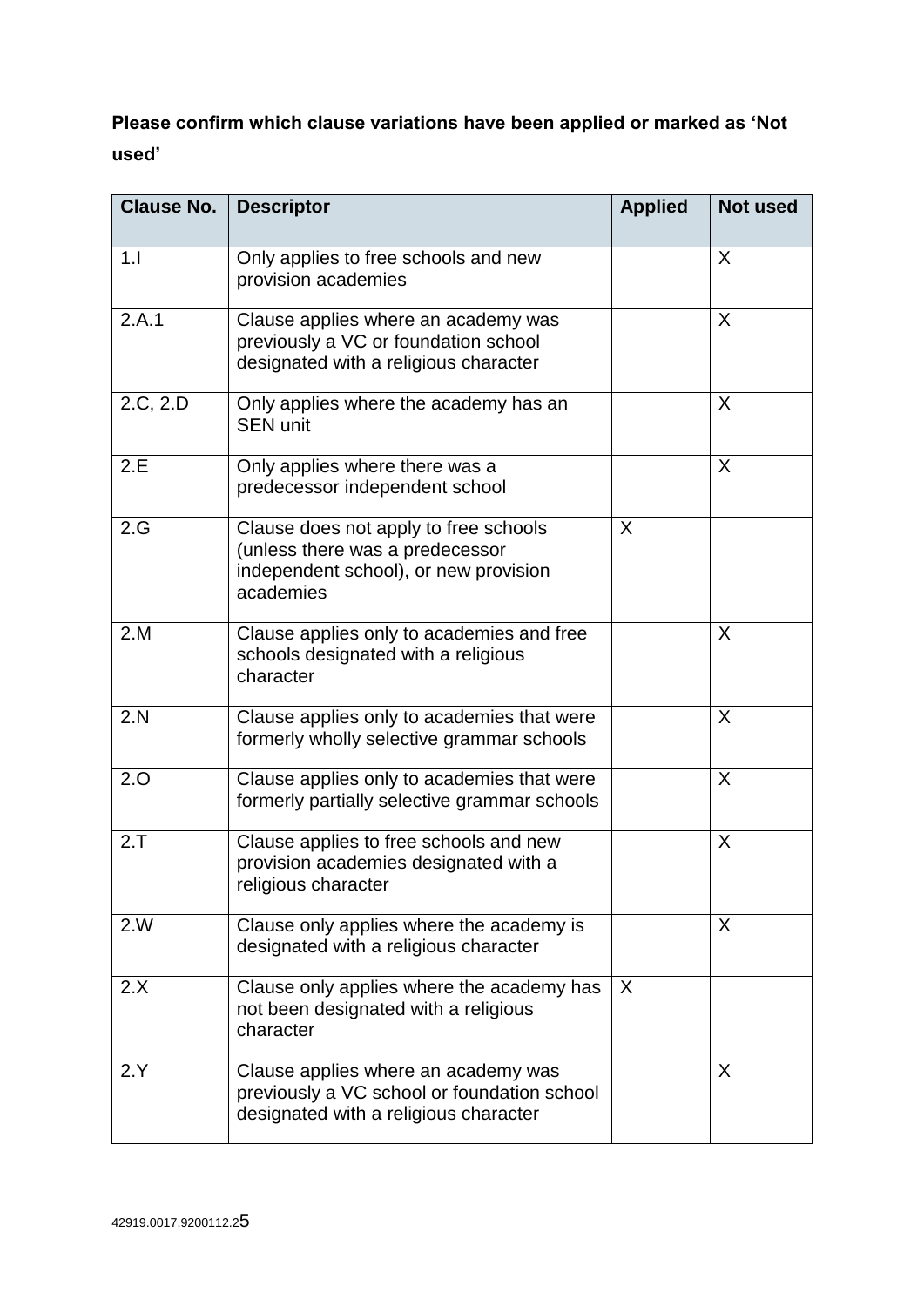| <b>Clause No.</b> | <b>Descriptor</b>                                                                                                                 | <b>Applied</b> | <b>Not used</b> |
|-------------------|-----------------------------------------------------------------------------------------------------------------------------------|----------------|-----------------|
| 2.Yc)             | Sub-clause applies if the academy is<br>designated with a denominational religious<br>character - CE etc. rather than 'Christian' |                | X               |
| $3.A - 3.F$       | Option 1 applies to converter and sponsored<br>academies: if used delete option 2                                                 | $\sf X$        |                 |
| $3.A - 3.F$       | Option 2 applies to free schools and new<br>provision academies: if used delete option 1                                          |                | X               |
| 3.H               | Clause relating to Start-up only applies in<br>some cases (does not apply to academy<br>converters)                               |                | X               |
| 3. J              | Clause only applies to full sponsored and<br>intermediate sponsored academies with<br>approved Academy Action Plans               |                | X               |
| 3.K               | Clause does not apply to free schools<br>(unless there was a predecessor<br>independent school), or new provision<br>academies    | X              |                 |
| 5.G.1             | Clause applies only to a boarding<br>academy/free school.                                                                         |                | X               |
| 5.1               | Clause only applies to sponsored<br>academies                                                                                     |                | X               |
| 5.K               | Clause applies to free schools and may be<br>applied to new provision academies                                                   |                | X               |
| 5.L               | Clause applies to free schools and may be<br>applied to new provision academies                                                   |                | X               |
| 5.M               | Clause applies to free schools and may be<br>applied to new provision academies                                                   |                | X               |
| 5.N               | Clause applies to free schools and may be<br>applied to new provision academies                                                   |                | X               |
| 5.0               | Clause applies to free schools and may be<br>applied to new provision academies                                                   |                | X               |
| 6.H               | Clause only applies to schools which are<br>designated with a Church of England or<br>Roman Catholic character                    |                | X               |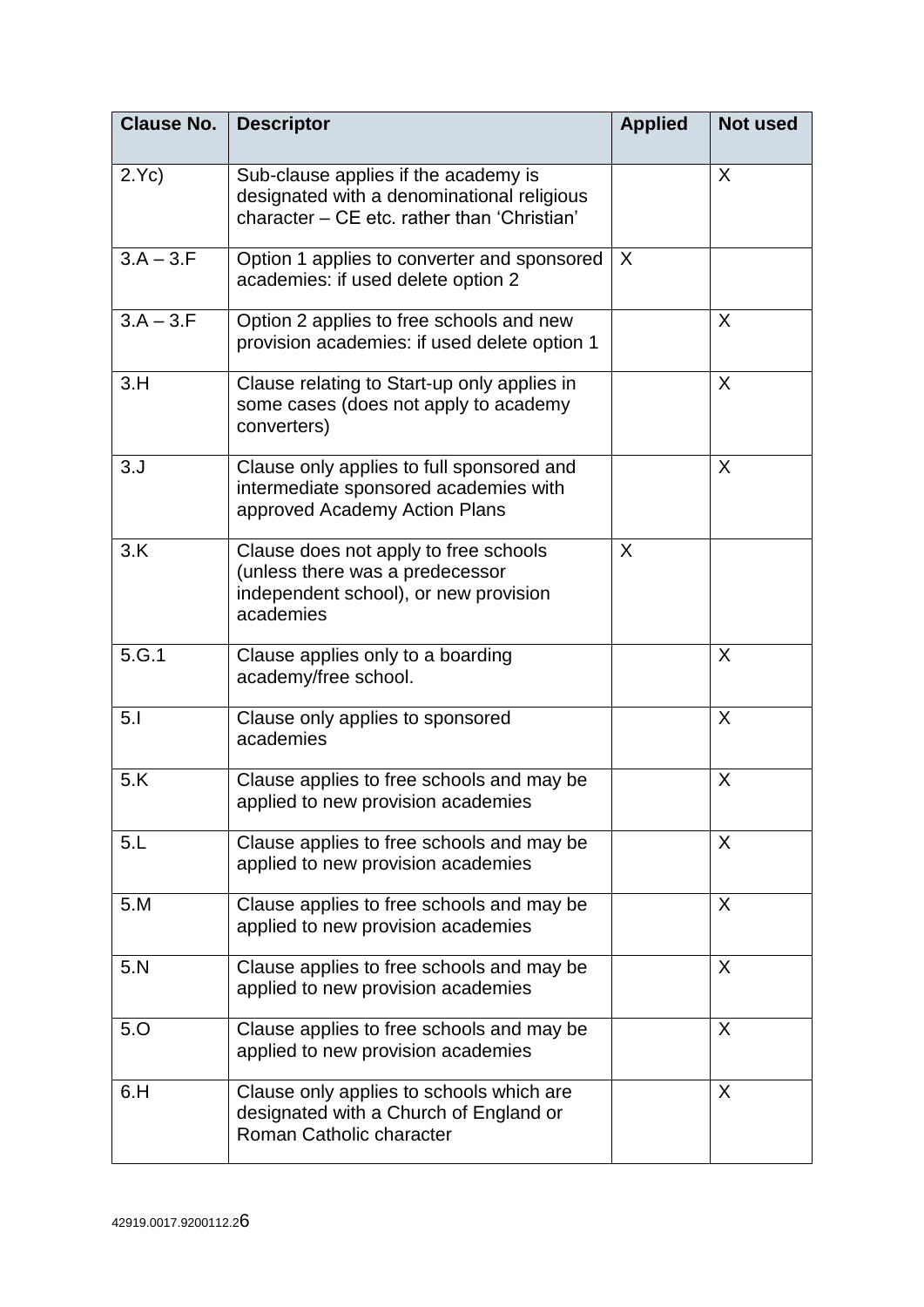**Please identify any other variations from the model that apply to this academy (e.g. clauses relating to PFI, or any required because the multi academy trust includes academies designated with different religious characters, or a mixture of those designated with a religious character, and those which are not):**

**Additional clauses will be supplied by your project lead if needed.**

| <b>Descriptor</b> | <b>Clause</b><br>No. | <b>Applied</b> | Not used |
|-------------------|----------------------|----------------|----------|
|                   |                      |                |          |
|                   |                      |                |          |
|                   |                      |                |          |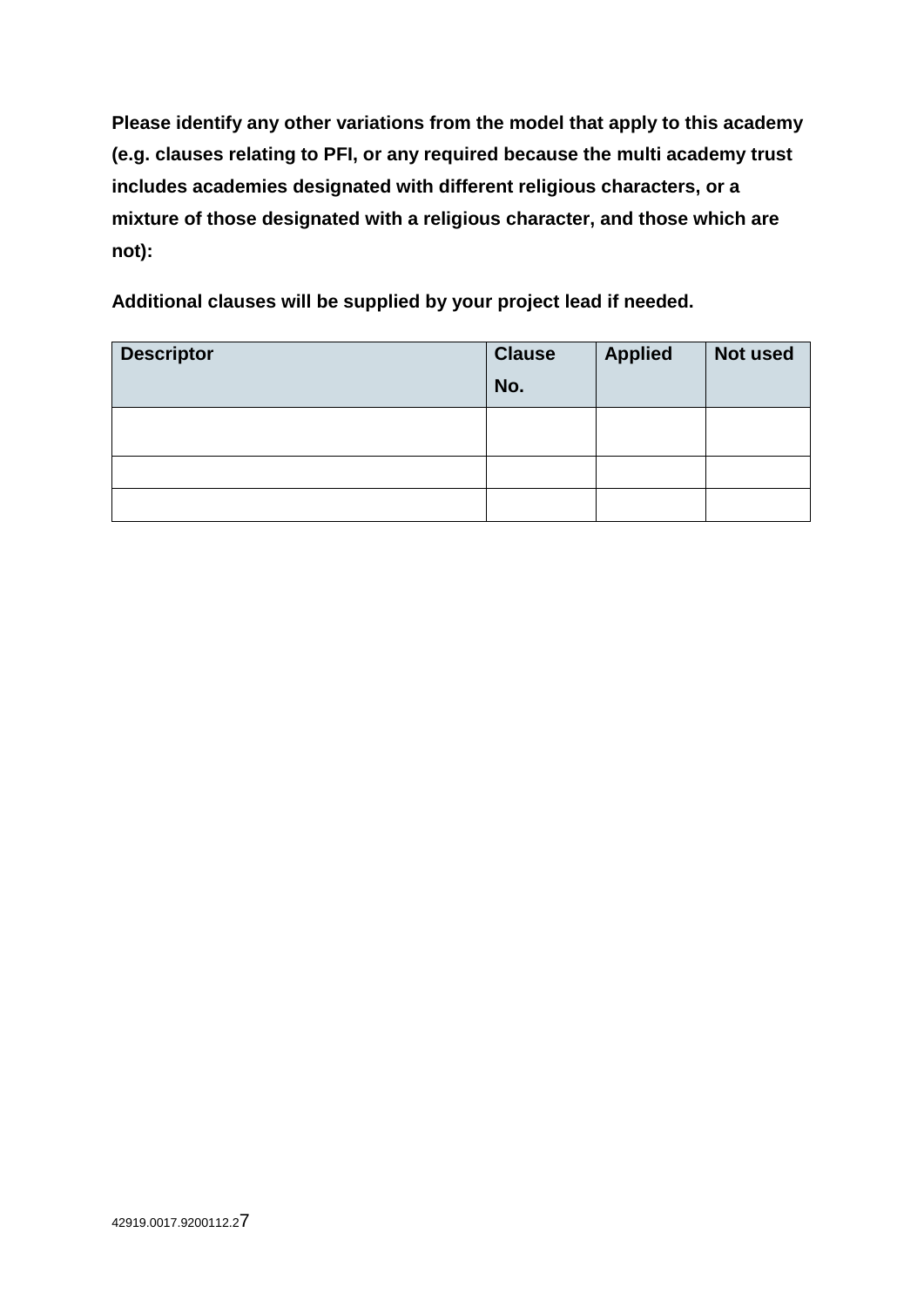# <span id="page-7-0"></span>**1. ESTABLISHING THE ACADEMY**

1.A This Agreement made between the Secretary of State for Education and Emmanuel Schools Foundation is supplemental to the master funding agreement made between the same parties and dated 16 February 2017 (the "**Master Agreement**").

#### <span id="page-7-1"></span>**Definitions and interpretation**

- 1.B Except as expressly provided in this Agreement words and expressions defined in the Master Agreement will have those same meanings in this Agreement.
- 1.C The following capitalised words and expressions will have the following meanings:

"The **Academy**" means the Joseph Swan Academy.

**"Coasting"** has the meaning given by regulations under subsection (3) of section 60B of the Education and Inspections Act 2006 in relation to a school to which that section applies.

"**SEN**" means Special Educational Needs and the expressions "**special educational needs**" and "**special educational provision**" have the meaning set out in sections 20(1) and 21(2) of the Children and Families Act 2014.

"**Termination Notice**" means a notice sent by the Secretary of State to the Academy Trust, terminating this Agreement on the date specified in the notice.

"**Termination Warning Notice**" means a notice sent by the Secretary of State to the Academy Trust, stating his intention to terminate this Agreement.

- 1.D The Interpretation Act 1978 applies to this Agreement as it applies to an Act of Parliament.
- 1.E Reference in this Agreement to clauses and annexes will, unless otherwise stated, be to clauses and annexes to this Agreement.

#### <span id="page-7-2"></span>**The Academy**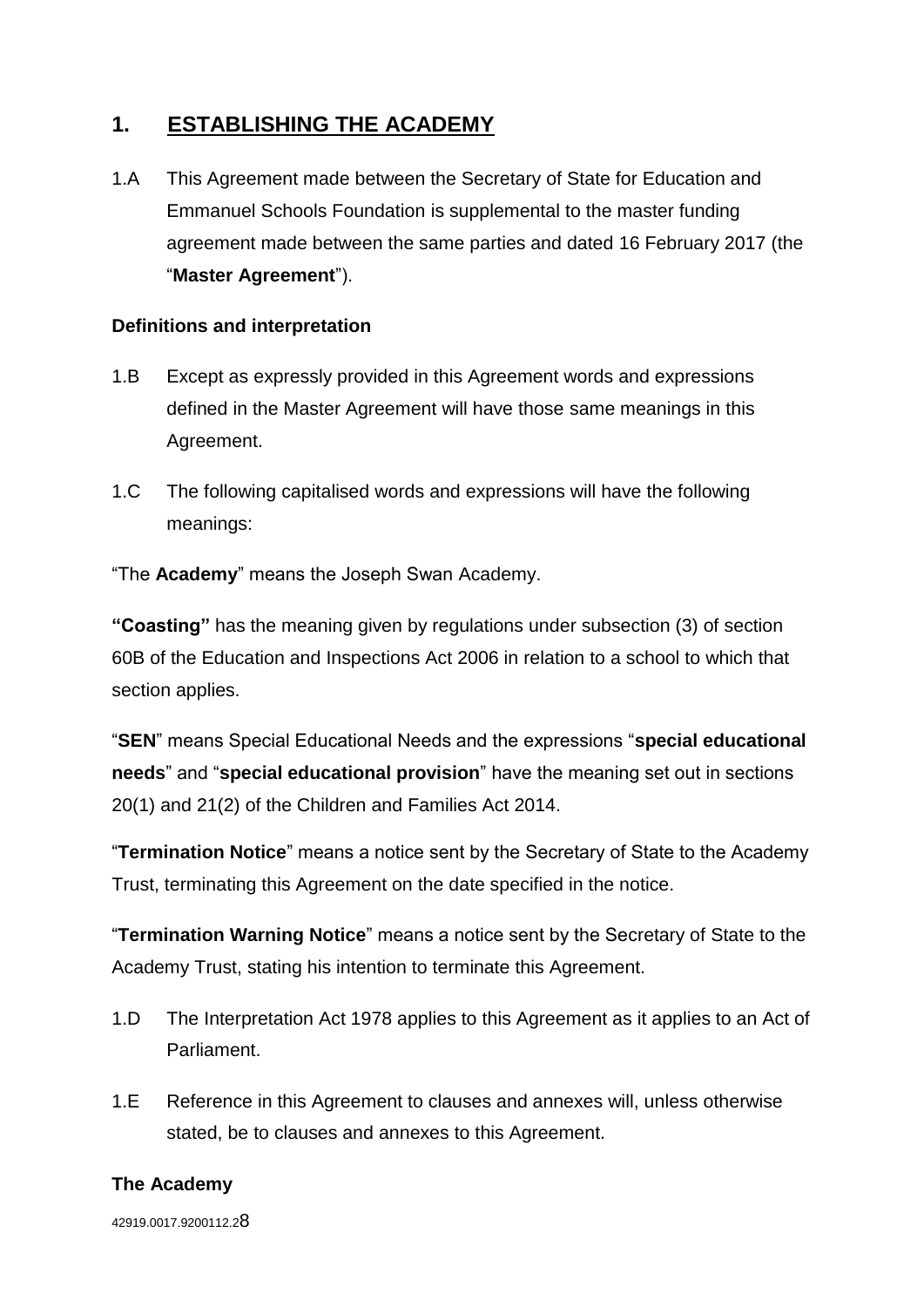- 1.F The Academy is a Mainstream as defined in clause 1.4 of the Master Agreement.
- 1.G The Academy Trust will establish and maintain the Academy in accordance with the Master Agreement and this Agreement.
- 1.H The Academy opened on 1 March 2012.
- 1.I Not used.

### <span id="page-8-0"></span>**2. RUNNING OF THE ACADEMY**

#### <span id="page-8-1"></span>**Teachers and staff**

- 2.A Subject to clause 2.A.2 and 7.A of this Agreement and section 67 of the Children and Families Act 2014, the Academy Trust may, in accordance with any relevant Guidance, employ anyone it believes is suitably qualified or is otherwise eligible to plan and prepare lessons and courses for pupils, teach pupils, and assess and report on pupils' development, progress and attainment.
- 2.A.1 Not used.
- 2.A.2 The Academy Trust must designate a staff member at the Academy as responsible for promoting the educational achievement of registered pupils at the Academy who are being looked after by an LA, or are no longer looked after by an LA because of an adoption, special guardianship or child arrangements order, or because they have been adopted from 'state care' outside England and Wales, and in doing so must comply with the law, regulations and guidance that apply to maintained schools. The Academy Trust must ensure the designated person undertakes appropriate training and has regard to any guidance issued by the Secretary of State.

#### <span id="page-8-2"></span>**Pupils**

2.B The planned capacity of the Academy is 1250 in the age range 11-18, including a sixth form of 200 places. The Academy will be an all ability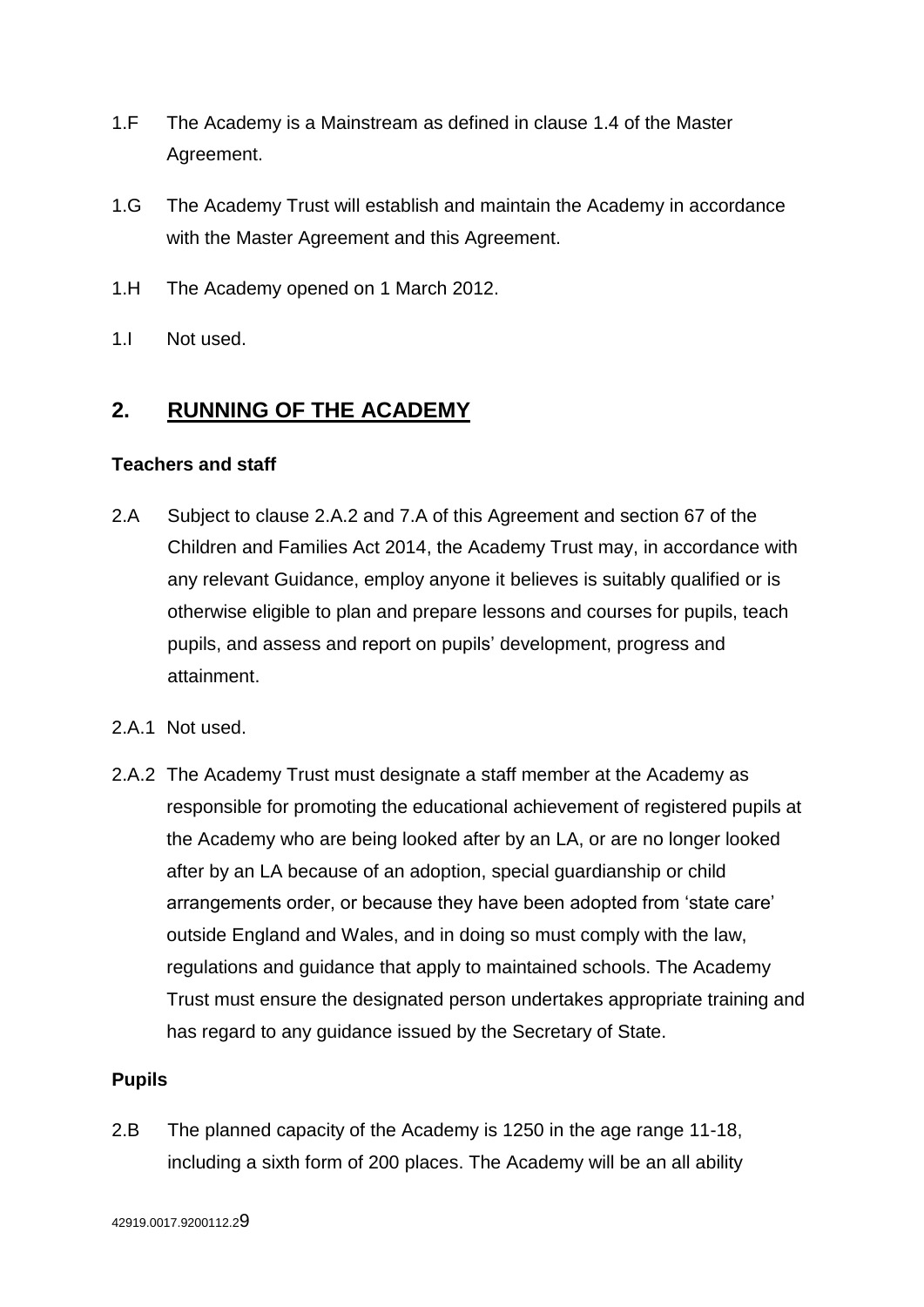inclusive school.

#### <span id="page-9-0"></span>**SEN unit**

2.C Not used.

2.D Not used.

#### <span id="page-9-1"></span>**Charging**

2.E Not used.

#### <span id="page-9-2"></span>**Admissions**

- 2.F Subject to clauses 2.K– 2.L the Academy Trust will act in accordance with, and will ensure that its Independent Appeal Panel is trained to act in accordance with, the School Admissions Code and School Admission Appeals Code published by the DfE (the "Codes") and all relevant admissions law as they apply to foundation and voluntary aided schools, and with equalities law. Reference in the Codes or legislation to "admission authorities" will be deemed to be references to the Academy Trust.
- 2.G Not used.
- 2.H The Academy Trust must participate in the local Fair Access Protocol. The Academy Trust must participate in the coordinated admission arrangements operated by the LA in whose area the Academy is situated. If the Academy is a free school, the Academy Trust is not required to participate in coordination for its first intake of pupils.
- 2.I [Not used]
- 2.J [Not used]
- 2.K [Not used]
- 2.L The Secretary of State may:
	- a) direct the Academy Trust to admit a named pupil to the Academy: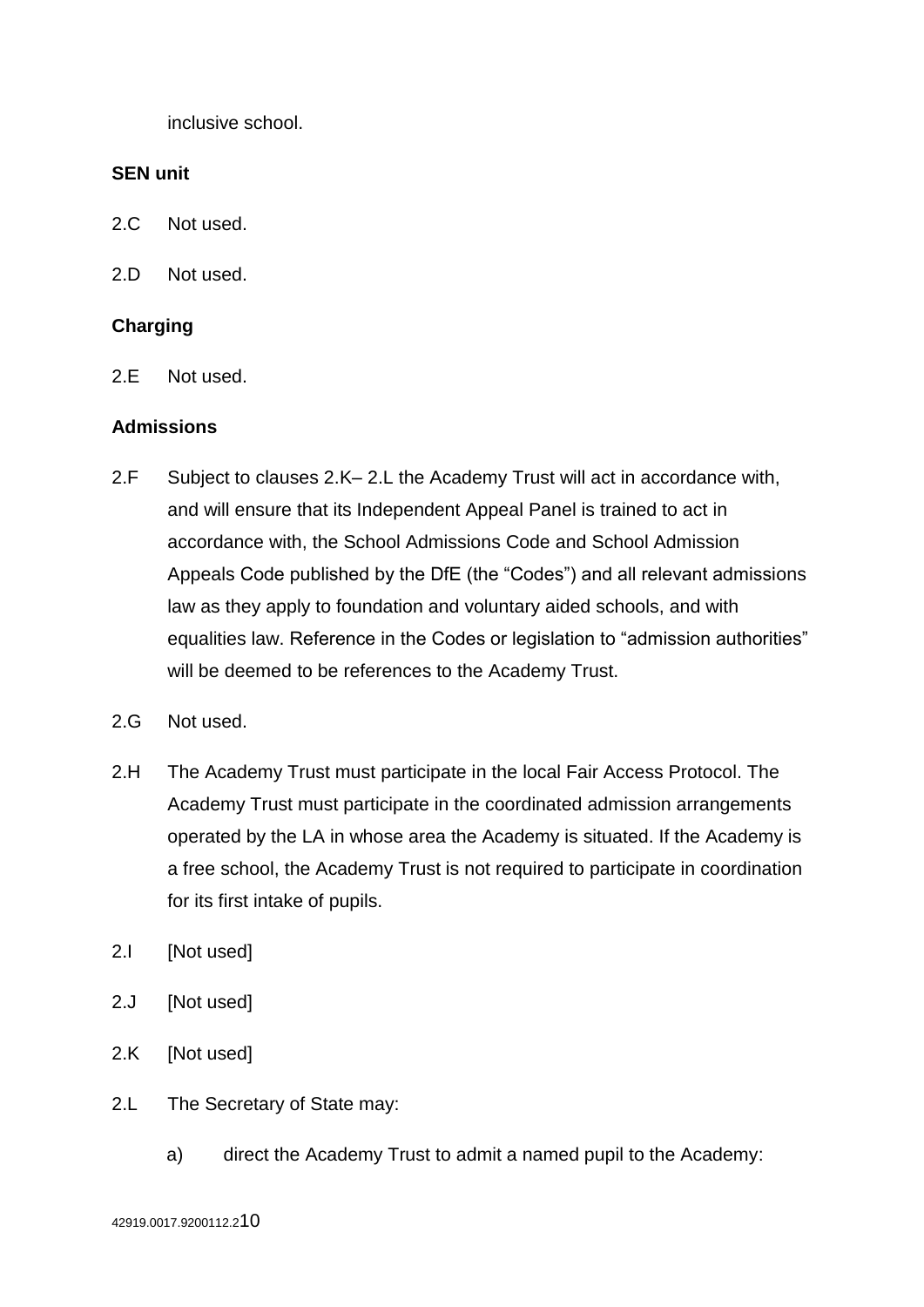- i. following an application from an LA including complying with a school attendance order as defined in section 437 of the Education Act 1996. Before doing so the Secretary of State will consult the Academy Trust; or
- ii. where in relation to a specific child or children the Academy Trust has failed to act in accordance with the Codes or this Agreement or has otherwise acted unlawfully; or
- b) direct the Academy Trust to amend its admission arrangements where they do not comply with the Codes or this Agreement, or are otherwise unlawful.
- 2.M Not used.
- 2.N Not used.
- 2.O Not used.
- 2.P The Academy Trust must make arrangements to ensure an independent appeals panel is established for the Academy and its clerk and members are trained to act in accordance with the Codes. The Academy Trust must ensure that parents and 'relevant children' (as described in the Codes) are informed of their right to appeal to an Independent Appeal Panel if they are dissatisfied with an admission decision of the Academy Trust. The arrangements for appeals must comply with the Codes as they apply to foundation and voluntary aided schools. The determination of the appeal panel is binding on all parties.
- 2.Q Subject to clause 2.R, the meaning of "**relevant area**" for the purposes of consultation requirements in relation to admission arrangements is that determined by the relevant LA for maintained schools in the area in accordance with the Education (Relevant Areas for Consultation on Admission Arrangements) Regulations 1999.
- 2.R If the Academy does not consider the relevant area determined by the LA for the maintained schools in the area to be appropriate, it must apply to the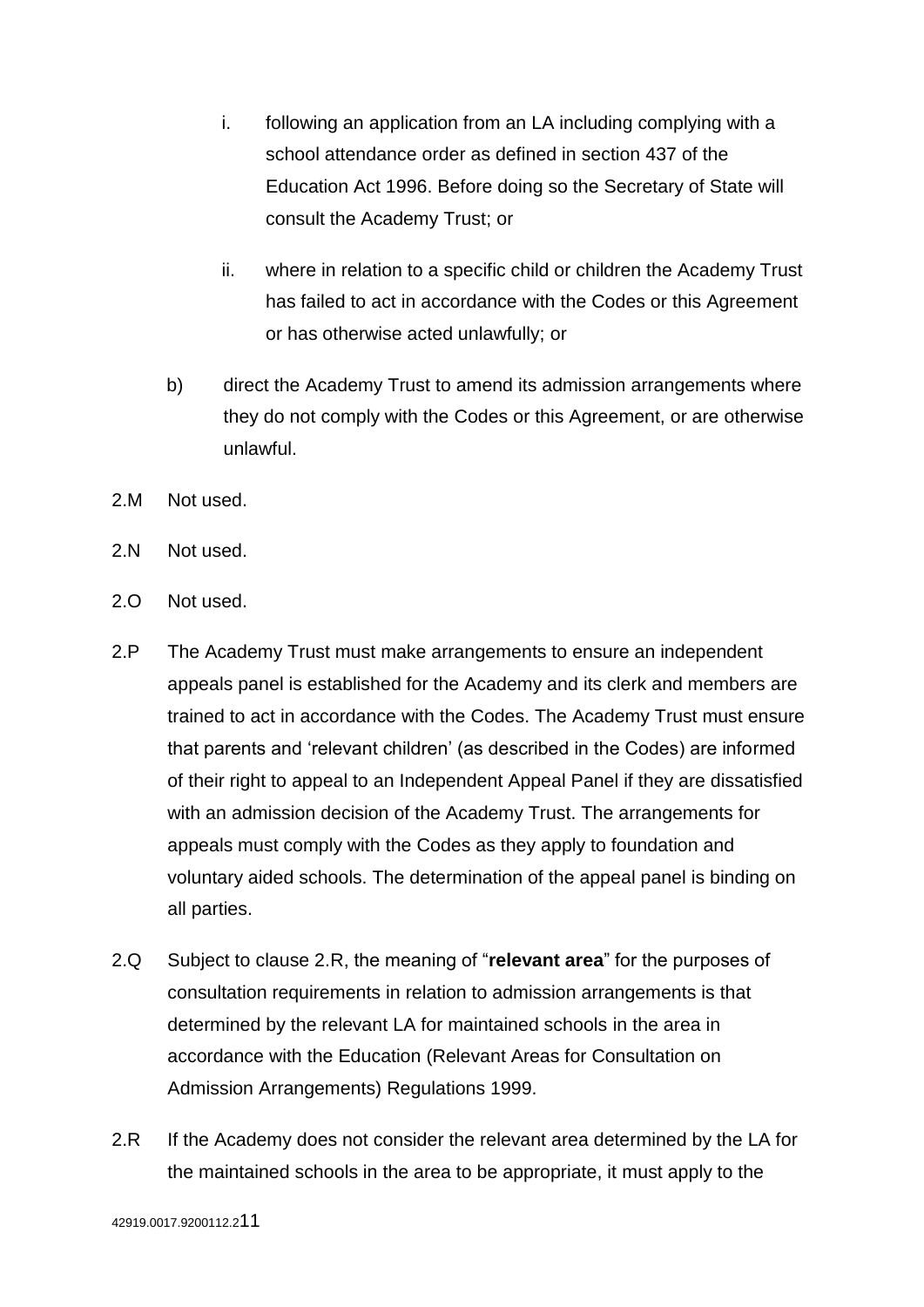Secretary of State by 1 August before the academic year in question for a determination of the appropriate relevant area for the Academy, setting out the reasons for this view. The Secretary of State will consult the Academy Trust and the LA in whose area the Academy is situated in reaching a decision.

- 2.S The Office of the Schools Adjudicator ("OSA") will consider objections to the Academy's admission arrangements (except objections against any agreed derogations from the provisions of the Codes specified in this funding agreement, over which it has no jurisdiction). The Academy Trust must therefore make it clear, when determining the Academy's admission arrangements, that objections should be submitted to the OSA. The OSA's determination of an objection is binding on the Academy and the Academy Trust must make appropriate changes to its admission arrangements to give effect to the Adjudicator's decision within two months of the decision (or by 28 February following the decision, whichever is sooner), unless an alternative timescale is specified by the Adjudicator.
- 2.T Not used.

#### <span id="page-11-0"></span>**Curriculum**

- 2.U The Academy Trust must provide for the teaching of religious education and a daily act of collective worship at the Academy.
- 2.V The Academy Trust must comply with section 71(1)-(6) and (8) of the School Standards and Framework Act 1998 as if the Academy were a community, foundation or voluntary school, and as if references to "religious education" and "religious worship" in that section were references to the religious education and religious worship provided by the Academy in accordance with clause 2.X*.*
- 2.W Not used.
- 2.X Subject to clause 2.V, **where the academy has not been designated with a religious character** (in accordance with section 124B of the School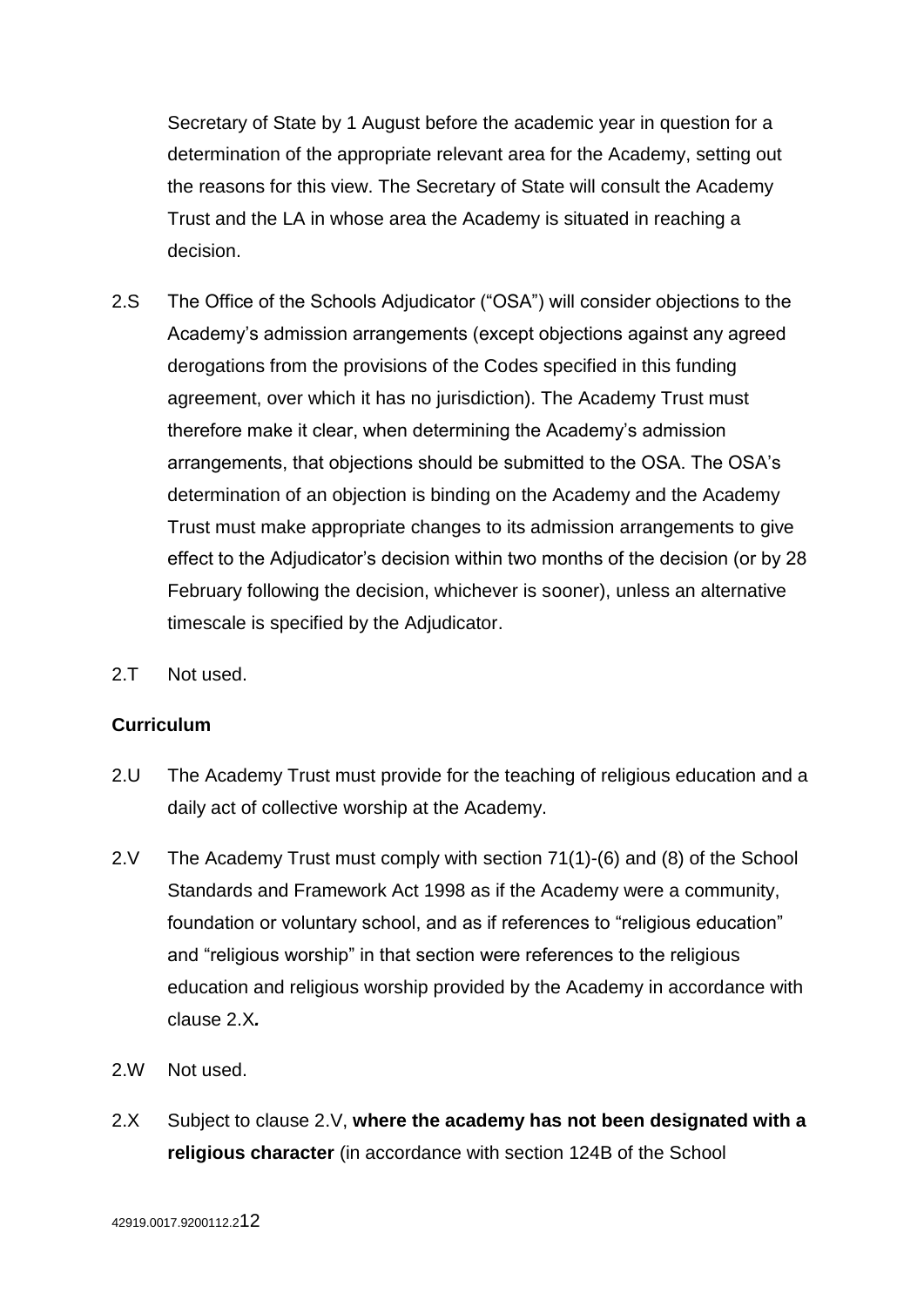Standards and Framework Act 1998 or further to section 6(8) of the Academies Act 2010):

- a) provision must be made for religious education to be given to all pupils at the Academy in accordance with the requirements for agreed syllabuses in section 375(3) of the Education Act 1996 and paragraph 2(5) of Schedule 19 to the School Standards and Framework Act 1998;
- b) the Academy must comply with section 70(1) of, and Schedule 20 to, the School Standards and Framework Act 1998 as if it were a community, foundation or voluntary school which does not have a religious character, except that paragraph 4 of that Schedule does not apply. The Academy may apply to the Secretary of State for consent to be relieved of the requirement imposed by paragraph 3(2) of that Schedule.
- 2.Y Not used.
- 2.Z The Academy Trust must have regard to any Guidance, further to section 403 of the Education Act 1996, on sex and relationship education to ensure that children at the Academy are protected from inappropriate teaching materials and that they learn the nature of marriage and its importance for family life and for bringing up children. The Academy Trust must also have regard to the requirements in section 405 of the Education Act 1996, as if the Academy were a maintained school.
- 2.AA The Academy Trust must prevent political indoctrination, and secure the balanced treatment of political issues, in line with the requirements for maintained schools set out in the Education Act 1996, and have regard to any Guidance.

## <span id="page-12-0"></span>3. **GRANT FUNDING**

#### <span id="page-12-1"></span>**Calculation of GAG**

3A-3D. Not used.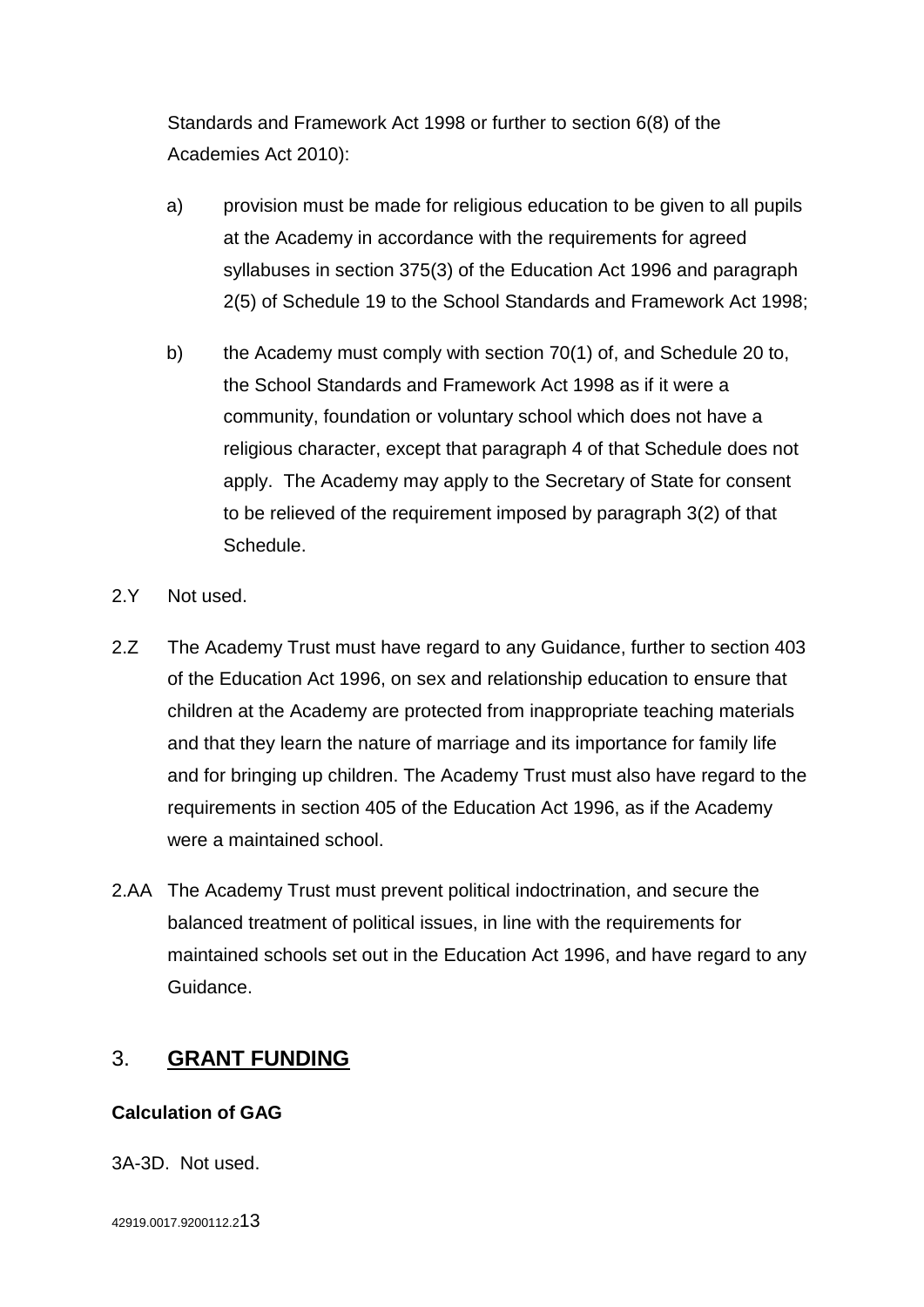- 3.E The Secretary of State will calculate GAG based on the pupil count at the Academy. In order to calculate GAG for the Academy Financial Year in which the Academy opens, the pupil count will be determined on the same basis as that used by the relevant LA for determining the budget of the maintained Predecessor School.
- 3.F For Academy Financial Years after that referred to in clause 3.E, the basis of the pupil count for determining GAG will be:
	- a) for pupils in Year 11 and below, the Schools Census which is used to fund maintained schools for the financial year overlapping with the Academy Financial Year in question; and
	- b) for pupils in Year 12 and above, the formula which is in use at the time for maintained schools.
- 3.G The Secretary of State may, at his discretion, adjust the basis of the pupil count to take account of any diseconomies of scale which may affect the Academy if it is operating below the planned capacity in clause 2.B. If such an adjustment is made in any Academy Financial Year, this will not change the basis of the pupil count for calculating the following Academy Financial Year's GAG. If the Secretary of State has indicated that additional grant may be payable in such circumstances, the Academy Trust will bid for this additional grant based on need and providing appropriate supporting evidence. The Secretary of State may accept or refuse the bid at his discretion.
- 3.H Not used.
- 3.I The Secretary of State recognises that if a Termination Notice or a Termination Warning Notice is served, or the Master Agreement is otherwise terminated, the intake of new pupils during the notice period may decline and therefore payments based on the number of pupils attending the Academy may be insufficient to meet the Academy's needs. In these circumstances the Secretary of State may pay a larger GAG in the notice period, to enable the Academy to operate effectively.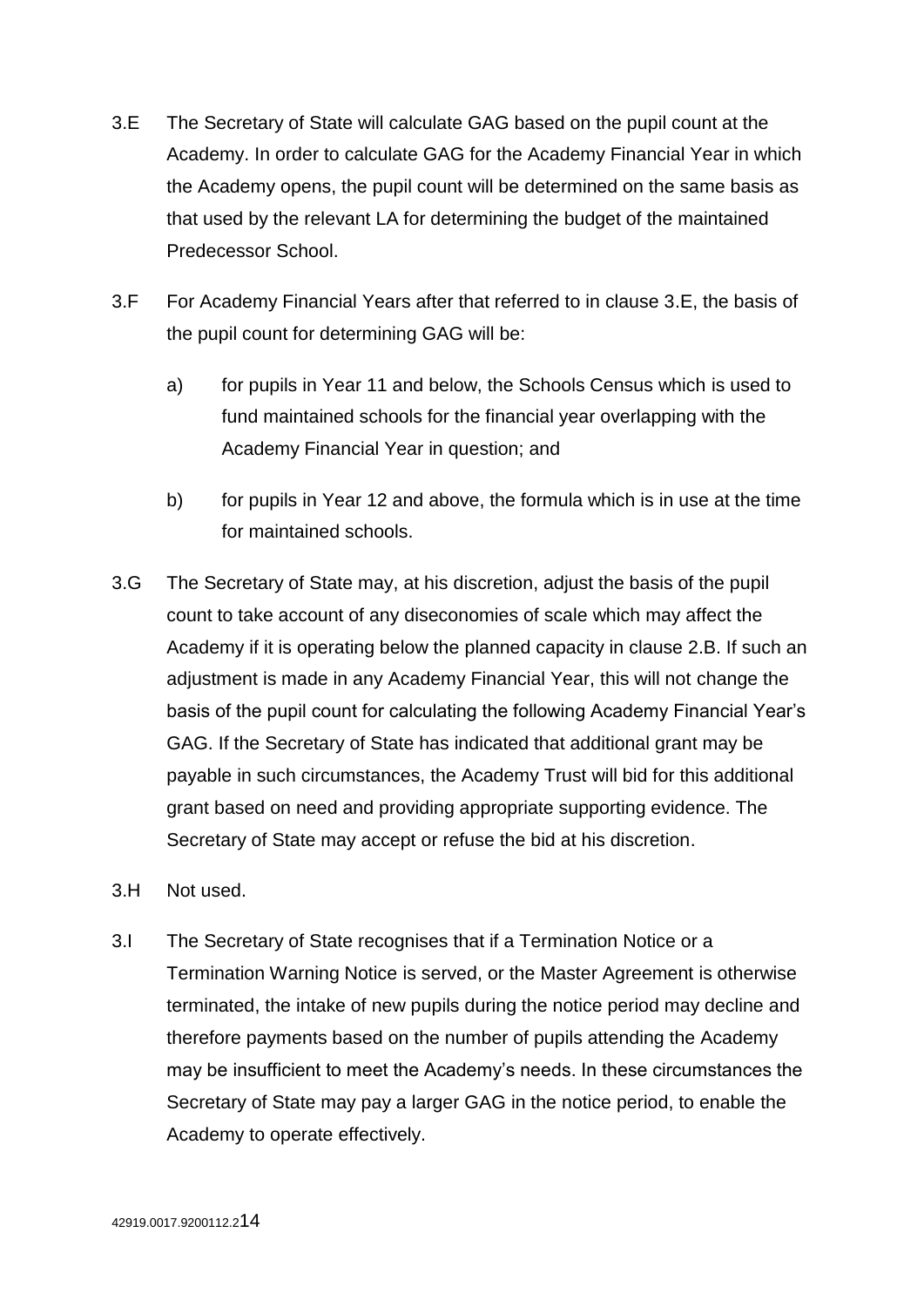#### <span id="page-14-0"></span>**Other relevant funding**

- 3.J Not used.
- 3.K The Secretary of State may pay the Academy Trust's costs in connection with the transfer of employees from a Predecessor School under the Transfer of Undertakings (Protection of Employment) Regulations 2006. Such payment will be agreed on a case-by-case basis. The Academy Trust must not budget for such a payment unless the Secretary of State confirms in writing that it will be paid.

#### **Carrying forward of funds**

3.L Any additional grant made in accordance with clause 3.I, for a period after the Secretary of State has served a Termination Notice or a Termination Warning Notice under this Agreement, or otherwise terminates the Master Agreement, may be carried forward without limitation or deduction until the circumstances set out in clause 3.I cease to apply or the Academy closes.

#### <span id="page-14-1"></span>4. **LAND**

"**Land**" means the land at Joseph Swan Academy, Saltwell Road South, Gateshead, Tyne and Wear, NE9 6LE, being the land registered with title number TY502167 and demised by the Lease.

"**Lease**" means the lease or other occupational agreement between the Academy Trust and a third party (the "**Landlord**") under which the Academy Trust derives title to the Land.

"**Property Notice**" means any order, notice, proposal, demand or other requirement issued by any competent authority (including the Landlord) which materially affects the Academy Trust's ability to use the Land for the purposes of the Academy.

#### **Restrictions on Land transfer**

4.A The Academy Trust must:

a) within 28 days of the signing of this Agreement in circumstances where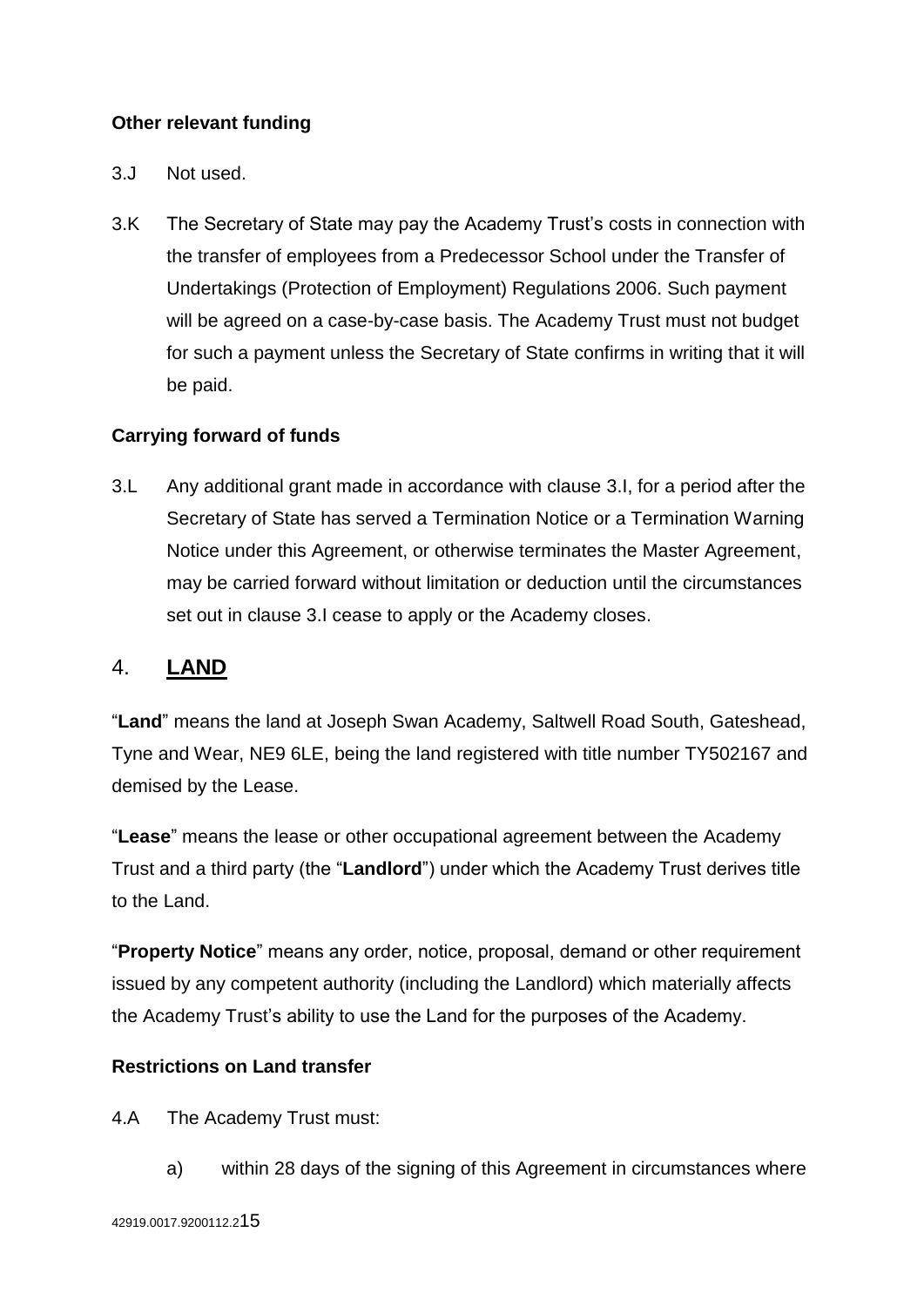the Land is transferred to the Academy Trust prior to the date of this Agreement, or otherwise within 28 days of the transfer of the Land to the Academy Trust, apply to the Land Registry using Form RX1 for the following restriction (the "Restriction") to be entered in the proprietorship register for the Land:

*No disposition of the registered estate by the proprietor of the registered estate is to be registered without a written consent signed by the Secretary of State for Education, of Sanctuary Buildings, Great Smith Street, London SW1P 3BT;*

- b) take any further steps reasonably required to ensure that the Restriction is entered on the proprietorship register;
- c) promptly confirm to the Secretary of State when the Restriction has been registered;
- d) if it has not registered the Restriction, permit the Secretary of State to do so in its place; and
- e) not, without the Secretary of State's consent, apply to disapply, modify, cancel or remove the Restriction, whether by itself, a holding company, a subsidiary company, or a receiver, administrator or liquidator acting in the name of the Academy Trust.

#### **Obligations of the Academy Trust**

- 4.B The Academy Trust must keep the Land clean and tidy and make good any damage or deterioration to the Land. The Academy Trust must not do anything to lessen the value or marketability of the Land without the Secretary of State's consent.
- 4.C The Academy Trust must comply with the Lease and promptly enforce its rights against the Landlord.
- 4.D The Academy Trust must not, without the Secretary of State's consent:
	- a) terminate, vary, surrender, renew, dispose of or agree any revised rent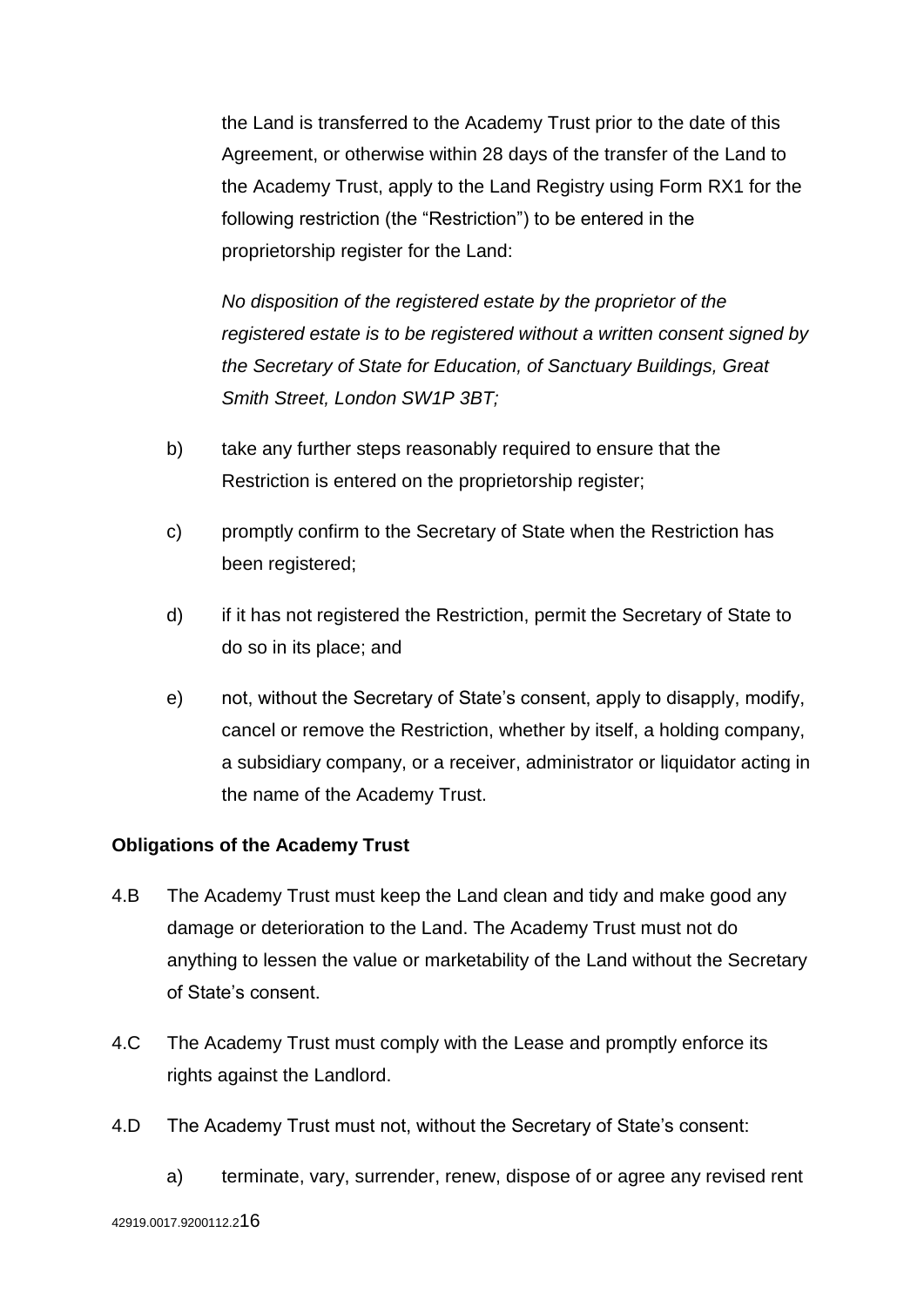under the Lease;

- b) grant any consent or licence; or
- c) create or allow any encumbrance; or
- d) part with or share possession or occupation; or
- e) enter into any onerous or restrictive obligations,

in respect of all or part of the Land.

#### **Option**

4.E The Academy Trust grants and the Secretary of State accepts an option (the "**Option**") to acquire the Land at nil consideration. The Secretary of State may exercise the Option in writing on termination of this Agreement. If the Option is exercised, completion will take place 28 days after the exercise date in accordance with the Law Society's Standard Conditions of Sale for Commercial Property in force at that date.

#### **Option Notice**

- 4.F The Academy Trust:
	- a) must, within 14 days after acquiring the Land or, if later, after signing this Agreement, apply to the Land Registry on Form AN1 (including a copy of this Agreement) for a notice of the Option (the "**Option Notice**") to be entered in the register, taking any further steps required to have the Option Notice registered and promptly confirming to the Secretary of State when this has been done;
	- b) if it has not registered the Option Notice, agrees that the Secretary of State may apply to register it using Form UN1;
	- c) must not, without the Secretary of State's consent, apply to disapply, modify or remove the Option Notice, whether by itself, a holding company, a subsidiary company, or a receiver, administrator or liquidator acting in the name of the Academy Trust, and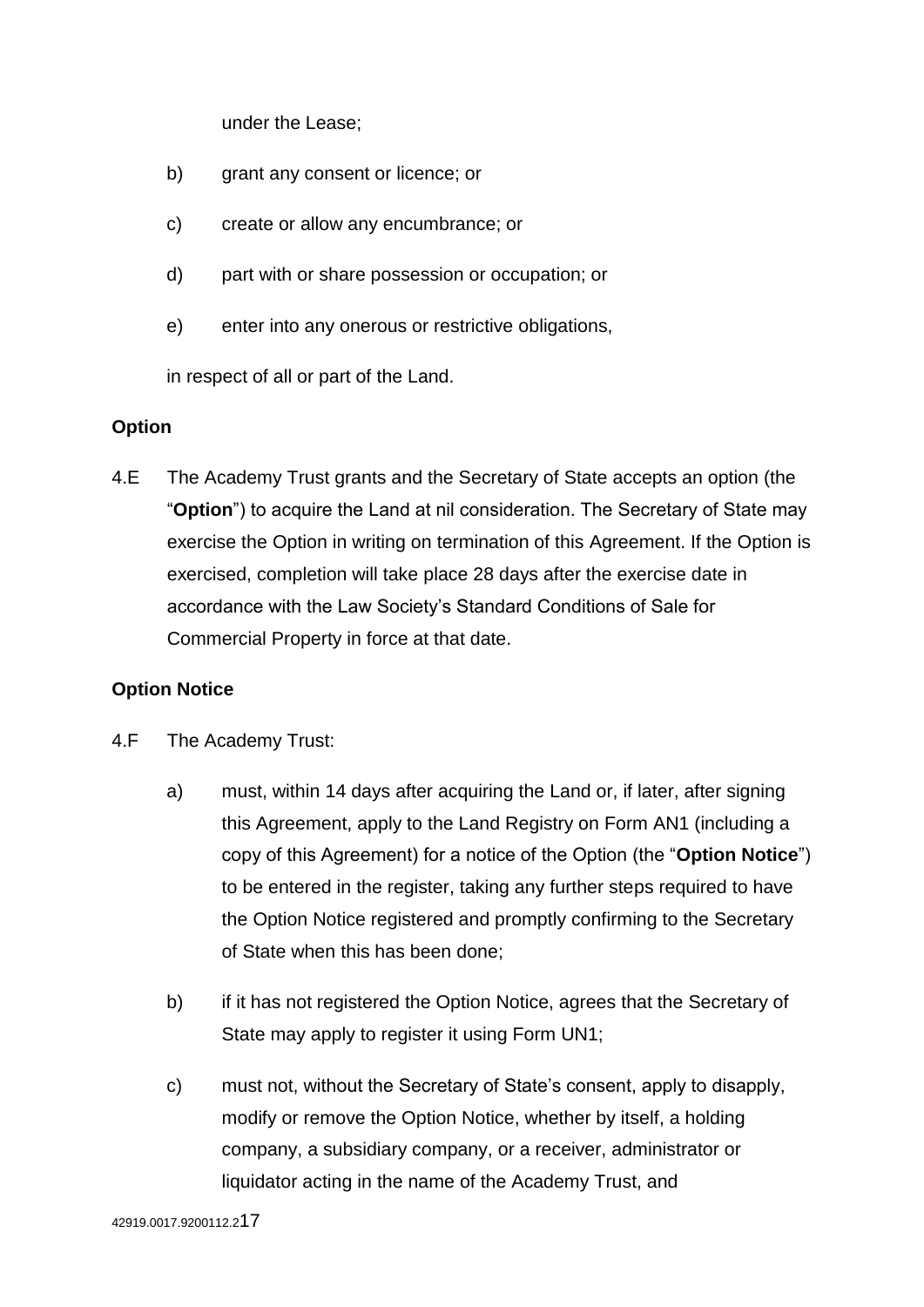d) must, in the case of previously unregistered land, within 14 days after acquiring the Land or, if later, after signing this Agreement, apply to register a Class C(iv) land charge in the Land Charges Registry, and send the Secretary of State a copy of the relevant entry within 7 days after the registration has been completed. If the Secretary of State considers that the Academy Trust has not complied with this clause, he may apply to secure the registration.

#### **Property Notices**

- 4.G If the Academy Trust receives a Property Notice, it must:
	- a) send a copy of it to the Secretary of State within 14 days, stating how the Academy Trust intends to respond to it;
	- b) promptly give the Secretary of State all the information he asks for about it;
	- c) allow the Secretary of State to take all necessary action, with or instead of the Academy Trust, to comply with it, and
	- d) use its best endeavours to help the Secretary of State in connection with it.

#### **Breach of Lease**

- 4.H If the Academy Trust is, or if it is reasonably foreseeable that it will be, in material breach of the Lease, the Academy Trust must immediately give written notice to the Secretary of State stating what the breach is and what action the Academy Trust has taken or proposes to take to remedy it, including timescales where appropriate.
- 4.I After notifying the Secretary of State under clause 4.H, the Academy Trust must:
	- a) promptly give the Secretary of State all the information he asks for about the breach;
- 42919.0017.9200112.218 b) allow the Secretary of State to take all necessary action, with or instead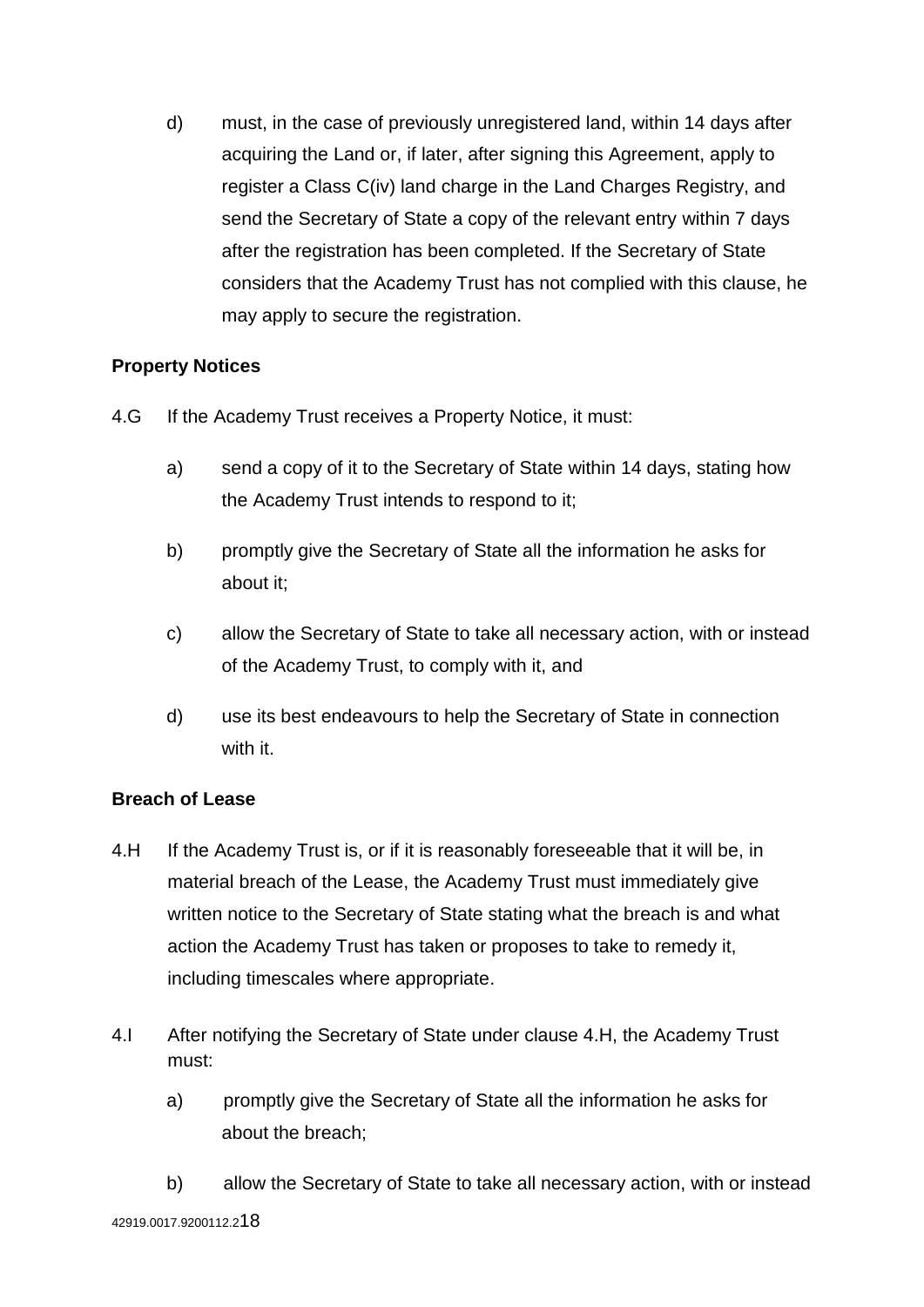of the Academy Trust, to remedy or prevent the breach, and

c) use its best endeavours to help the Secretary of State to remedy or prevent the breach.

#### **Sharing the Land**

- 4.J Where:
	- a) the Secretary of State identifies basic or parental need for additional places in the area in which the Academy is situated; and
	- b) the Secretary of State then considers that not all the Land is needed for the operation of the Academy at planned capacity,

the Secretary of State must consult with the Academy Trust to determine whether part of the Land could be demised or sublet to another Academy Trust, as the Secretary of State considers appropriate, for the purpose of that Academy Trust establishing and maintaining an educational institution on the Land.

- 4.K To the extent the Academy Trust and the Secretary of State agree to part of the Land being demised or sublet in accordance with clause 4.J, the Academy Trust must use its best endeavours to procure either the approval of the Landlord or any necessary amendments to the Lease in order to enable it to share occupation of the Land with the incoming Academy Trust and to provide the incoming Academy Trust with security of tenure over the Land occupied by it, and shall enter into any legal arrangements which the Secretary of State requires for this purpose. The Secretary of State shall meet the necessary and reasonable costs incurred by the Academy Trust in connection with this clause.
- 4.L For the purposes of clause 4.J:
	- a) **a basic need** will arise when the forecast demand for pupil places in the area where the Academy is situated is greater than the existing capacity to provide them;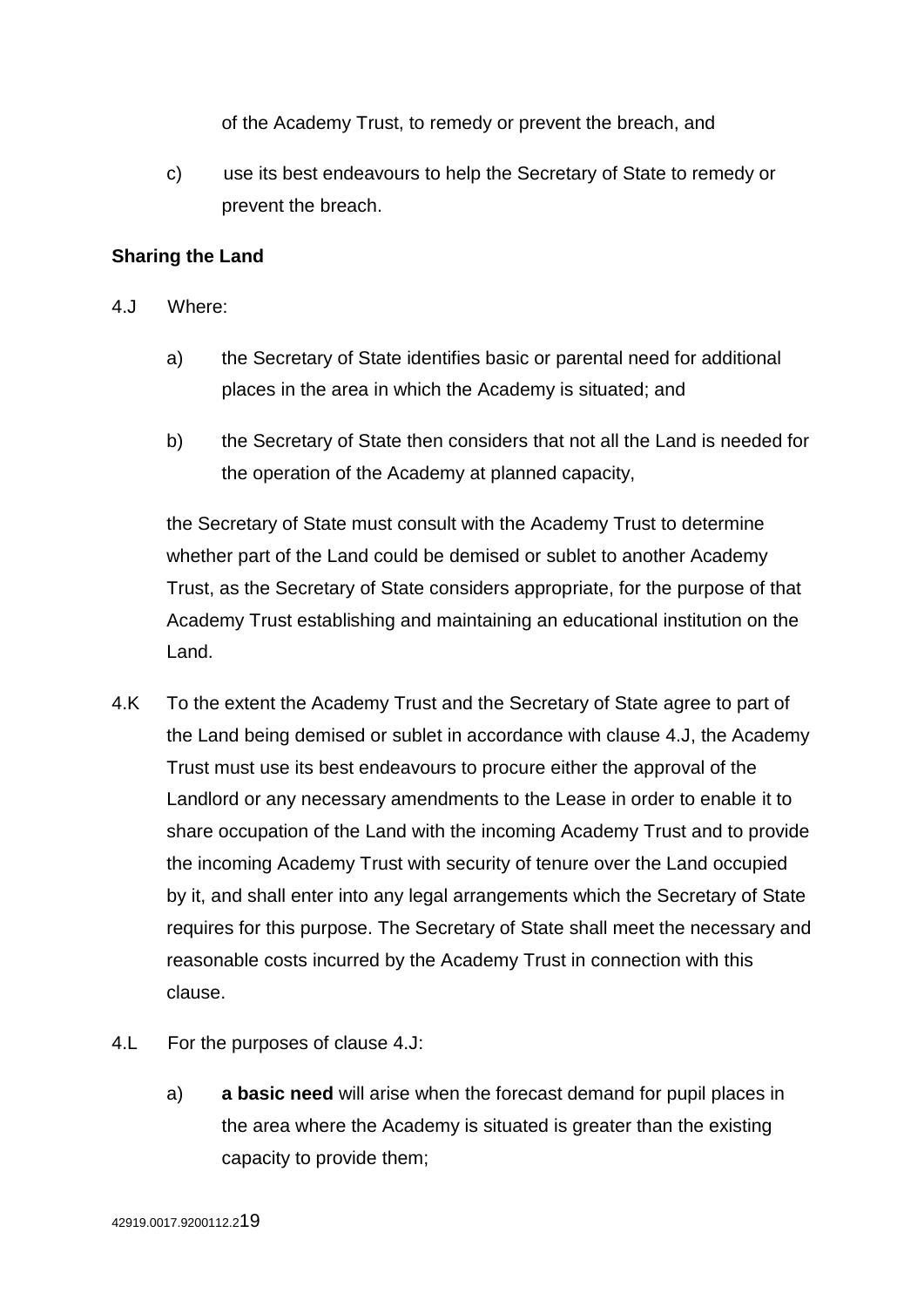- b) a **parental need** will arise when the DfE is actually aware of an additional demand for pupil places in the area where the Academy is situated, following representations from parents in that area; and
- c) **planned capacity** has the meaning given in clause 2.B.

#### <span id="page-19-0"></span>**5. TERMINATION**

#### <span id="page-19-1"></span>**Termination by either party**

5.A Either party may give at least seven Academy Financial Years' notice to terminate this Agreement. Such termination would take effect on 31 August of the relevant year.

#### <span id="page-19-2"></span>**Termination Warning Notice**

- 5.B The Secretary of State may serve a Termination Warning Notice where he considers that:
	- a) the Academy Trust has breached the provisions of this Agreement or the Master Agreement; or
	- b) the standards of performance of pupils at the Academy are unacceptably low; or
	- c) there has been a serious breakdown in the way the Academy is managed or governed; or
	- d) the safety of pupils or staff is threatened, including due to breakdown of discipline; or
		- e) the Academy is coasting provided he has notified the Academy Trust that it is coasting.
- 5.C A Termination Warning Notice served under clause 5.B will specify:
	- a) the action the Academy Trust must take;
	- b) the date by which the action must be completed; and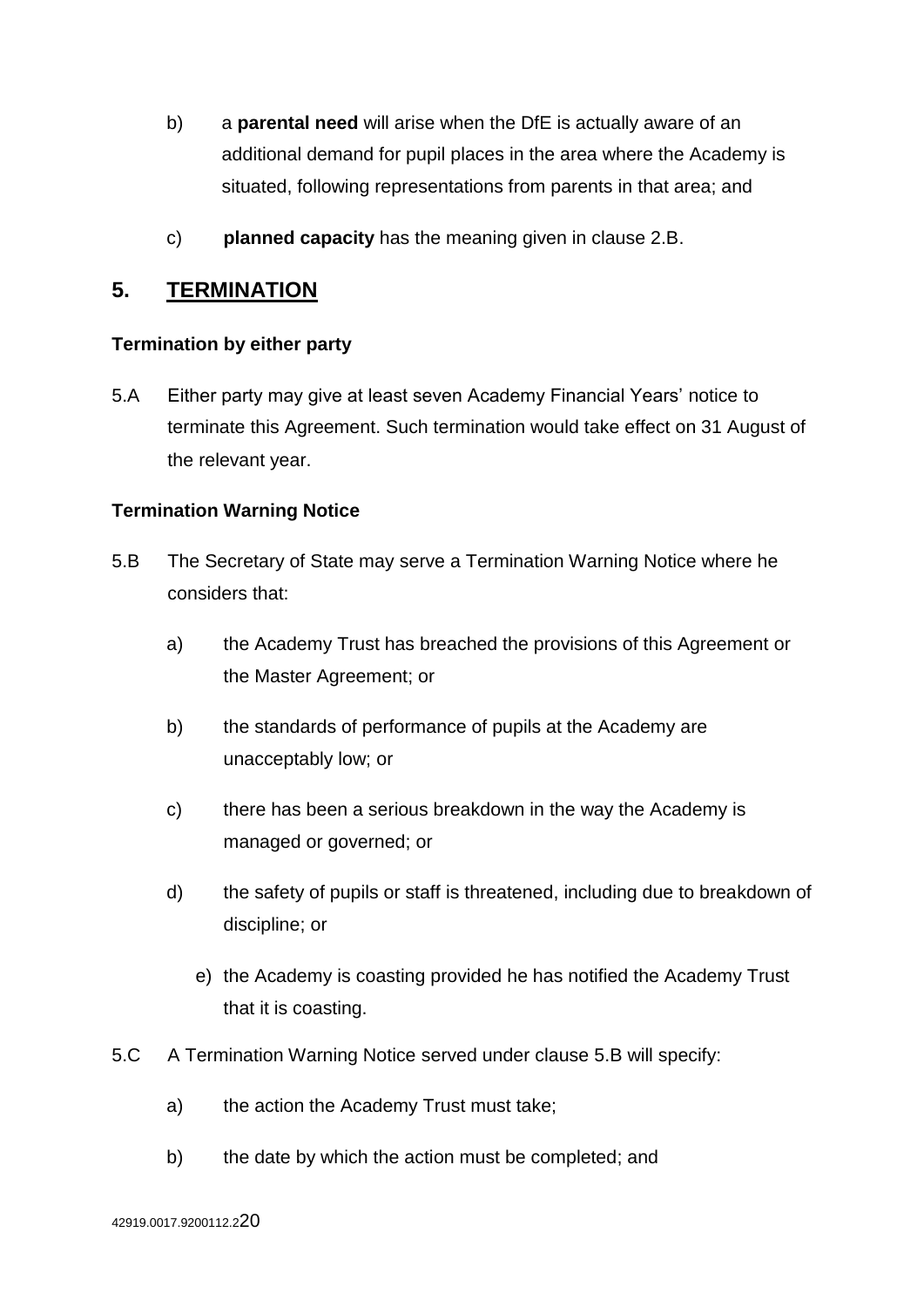- c) the date by which the Academy Trust must make any representations, or confirm that it agrees to undertake the specified action.
- 5.D The Secretary of State will consider any representations from the Academy Trust which he receives by the date specified in the Termination Warning Notice. The Secretary of State may amend the Termination Warning Notice to specify further action which the Academy Trust must take, and the date by which it must be completed.
- 5.E If the Secretary of State considers that the Academy Trust has not responded to the Termination Warning Notice as specified under clause 5.C(c), or has not completed the action required in the Termination Warning Notice as specified under clauses 5.C(a) and (b) (and any further action specified under clause 5.D) he may serve a Termination Notice.

#### <span id="page-20-0"></span>**Termination by the Secretary of State after inspection**

- 5.F If the Chief Inspector gives notice to the Academy Trust that:
	- a) special measures are required to be taken in relation to the Academy; or
	- b) the Academy requires significant improvement

the Secretary of State may serve a Termination Warning Notice, specifying the date by which the Academy Trust must make any representations.

- 5.G In deciding whether to give notice of his intention to terminate under clause 5.F, the Secretary of State will have due regard to the overall performance of the Academy Trust.
- 5.G.1 Not used.
- 5.H If the Secretary of State has served a Termination Warning Notice under clause 5.F and:
	- a) has not received any representations from the Academy Trust by the date specified in the notice; or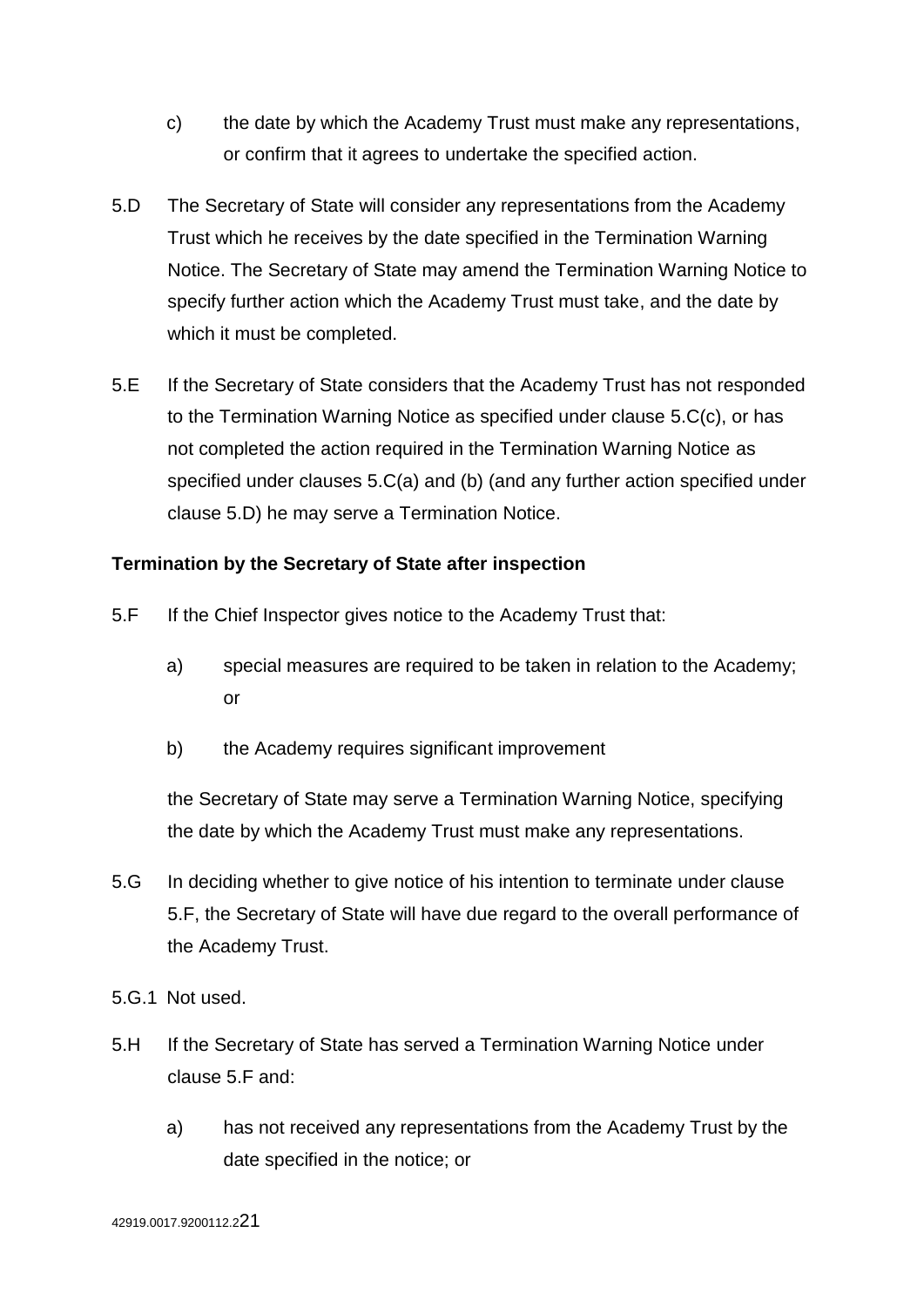b) having considered the representations made by the Academy Trust remains satisfied that this Agreement should be terminated;

he may serve a Termination Notice.

5.I Not used.

#### <span id="page-21-0"></span>**Termination by the Secretary of State**

- 5.J If the Secretary of State has determined that the Academy will be removed from the Register of Independent Schools and no appeal against that determination is pending, he may serve a Termination Notice.
- 5.K Not used.
- 5.L Not used.
- 5.M Not used.
- 5.N Not used.
- 5.O Not used.

#### <span id="page-21-1"></span>**Funding and admission during notice period**

- 5.P If the Secretary of State serves a Termination Notice under clause 5.A, the Academy Trust may continue during the notice period to admit pupils to the Academy, and to receive GAG and EAG, in accordance with this Agreement.
- 5.Q If the Secretary of State serves a Termination Warning Notice or a Termination Notice otherwise than under clause 5.A, the Academy Trust may continue during the notice period to admit pupils to the Academy (unless the Secretary of State specifies otherwise), and to receive GAG and EAG, in accordance with this Agreement.

#### <span id="page-21-2"></span>**Notice of intention to terminate by Academy Trust**

5.R The Secretary of State will, before the start of each Academy Financial Year, provide the Academy Trust with a final funding allocation indicating the level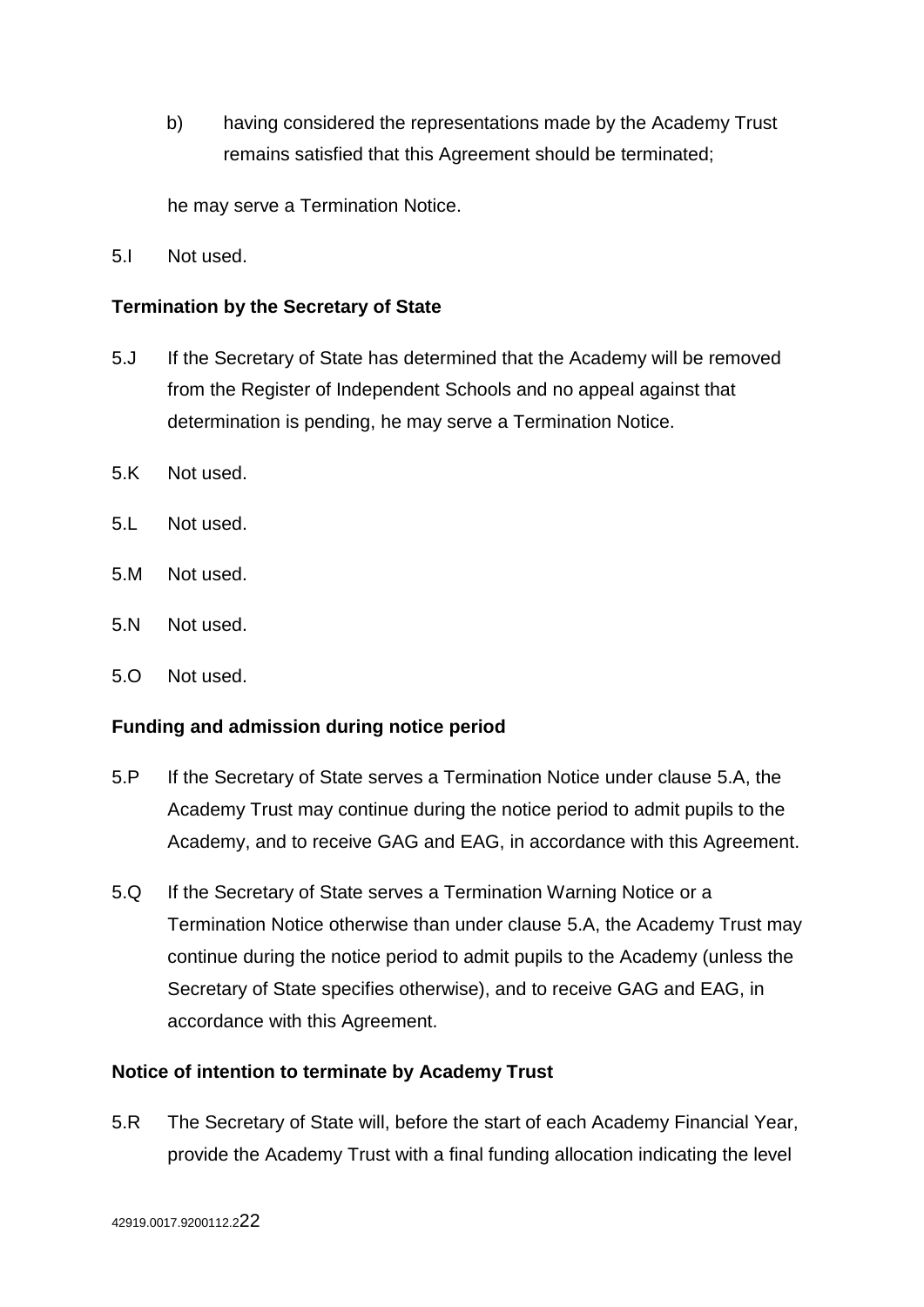of GAG and EAG to be provided in the next Academy Financial Year (the **"Funding Allocation").**

- 5.S If the Academy Trust is of the opinion that, after receipt of the Funding Allocation for the next Academy Financial Year (the "**Critical Year**") and after taking into account all other resources likely to be available to the Academy, including other funds that are likely to be available to the Academy from other academies operated by the Academy Trust ("**All Other Resources**"), it is likely that the cost of running the Academy during the Critical Year would cause the Academy Trust to become insolvent (and for this reason only) then the Academy Trust may give written notice of its intention to terminate this Agreement on 31 August before the Critical Year.
- 5.T Any notice given by the Academy Trust under clause 5.S must be provided to the Secretary of State within six weeks of the Secretary of State issuing the Funding Allocation. The notice given by the Academy Trust under clause 5.S must specify:
	- a) the grounds upon which the Academy Trust's opinion is based, including:
		- i. evidence of those grounds;
		- ii. any professional accounting advice the Academy Trust has received;
		- iii. a detailed statement of steps which the Academy Trust proposes to take to ensure that the running costs of the Academy are reduced such that costs are less than the Funding Allocation and All Other Resources, and the period of time within which such steps will be taken; and
	- b) the shortfall in the Critical Year between the Funding Allocation and All Other Resources expected to be available to the Academy Trust to run the Academy and the projected expenditure on the Academy; and
	- c) a detailed budget of income and expenditure for the Academy during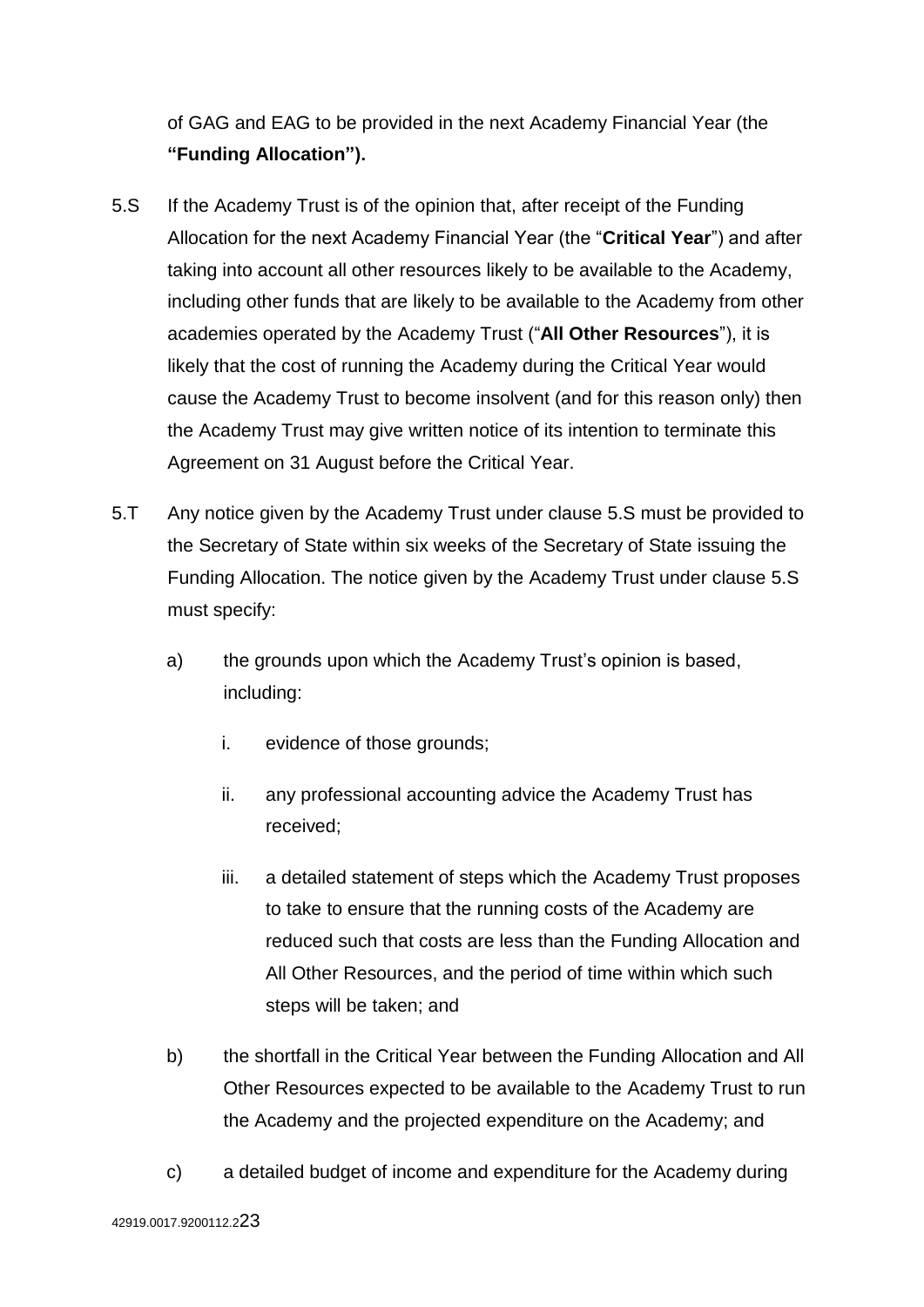#### the Critical Year (the "**Projected Budget**").

- 5.U Both parties will use their best endeavours to agree whether or not the cost of running the Academy during the Critical Year would cause the Academy Trust to become insolvent. Both parties recognise that they will need to engage in a constructive dialogue at the time about how best to provide education for the pupils at the Academy and use their best endeavours to agree a practical solution to the problem.
- 5.V If no agreement is reached by 30 April (or another date if agreed between the parties) as to whether the cost of running the Academy during the Critical Year would cause the Academy Trust to become insolvent, then that question will be referred to an independent expert (the "**Expert**") for resolution. The Expert's determination will be final and binding on both parties. The Expert will be requested to specify in his determination the amount of the shortfall in funding (the "**Shortfall**").
- 5.W The Expert will be an insolvency practitioner with significant professional experience of educational institutions or academies. If the parties fail to agree upon the appointment of the Expert then the Expert will be appointed by the President of the Institute of Chartered Accountants in England and Wales. The Expert's fees will be borne equally between the parties.
- 5.X The Expert will be required in reaching his determination to take account of advice from an educational specialist who is professionally familiar with the issues arising from the budget management of schools. If the parties fail to agree upon the appointment of the educational specialist then the educational specialist will be appointed by the Chairman of the Specialist Schools and Academies Trust (or any successor or equivalent body). The educational specialist's fees will be borne equally between the parties.
- 5.Y If the Expert determines that the cost of running the Academy during the Critical Year would cause the Academy Trust to become insolvent, and the Secretary of State will not have agreed to provide sufficient additional funding to cover the Shortfall, then the Academy Trust will be entitled to terminate this Agreement, by notice expiring on 31 August before the Critical Year. Any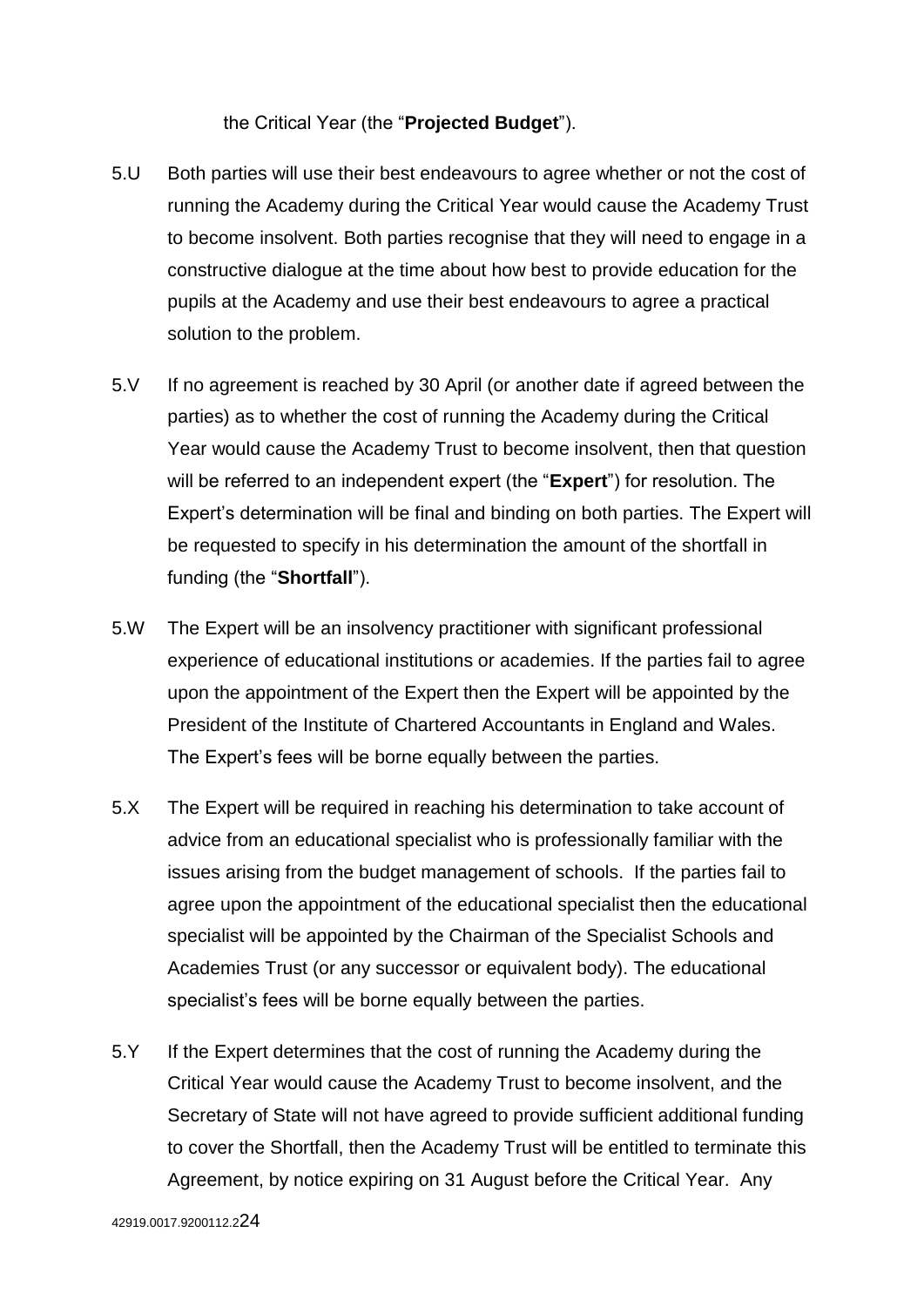such notice will be given within 21 days after (a) the Expert's determination will have been given to the parties or (b), if later, the Secretary of State will have given written notice of his refusal to provide sufficient additional funding for the Academy to cover the Shortfall.

#### <span id="page-24-0"></span>**Effect of termination**

- 5.Z If this Agreement is terminated, the Academy will cease to be an Academy within the meaning of sections 1 and 1A of the Academies Act 2010.
- 5.AA Subject to clauses 5.BB and 5.CC, if the Secretary of State terminates this Agreement under clause 5.A, he will indemnify the Academy Trust. If the Secretary of State terminates this Agreement otherwise than under clause 5.A, he may at his discretion indemnify or compensate the Academy Trust.
- 5.BB The amount of any such indemnity or compensation will be determined by the Secretary of State, having regard to representations made to him by the Academy Trust, and will be paid as and when the Secretary of State considers appropriate.
- 5.CC The categories of expenditure incurred by the Academy Trust in consequence of termination, for which the Secretary of State may indemnify the Academy Trust under clauses 5.AA, may include:
	- a) staff compensation and redundancy payments;
	- b) compensation payments in respect of broken contracts;
	- c) expenses of disposing of assets or adapting them for other purposes;
	- d) legal and other professional fees; and
	- e) dissolution expenses.
- 5.DD If this Agreement is terminated, and the Academy Trust owns capital assets which have been partly or wholly funded by HM Government, the Academy Trust must, as soon as possible after the termination date:

42919.0017.9200112.225 a) transfer a proportion of those capital assets, equal to the proportion of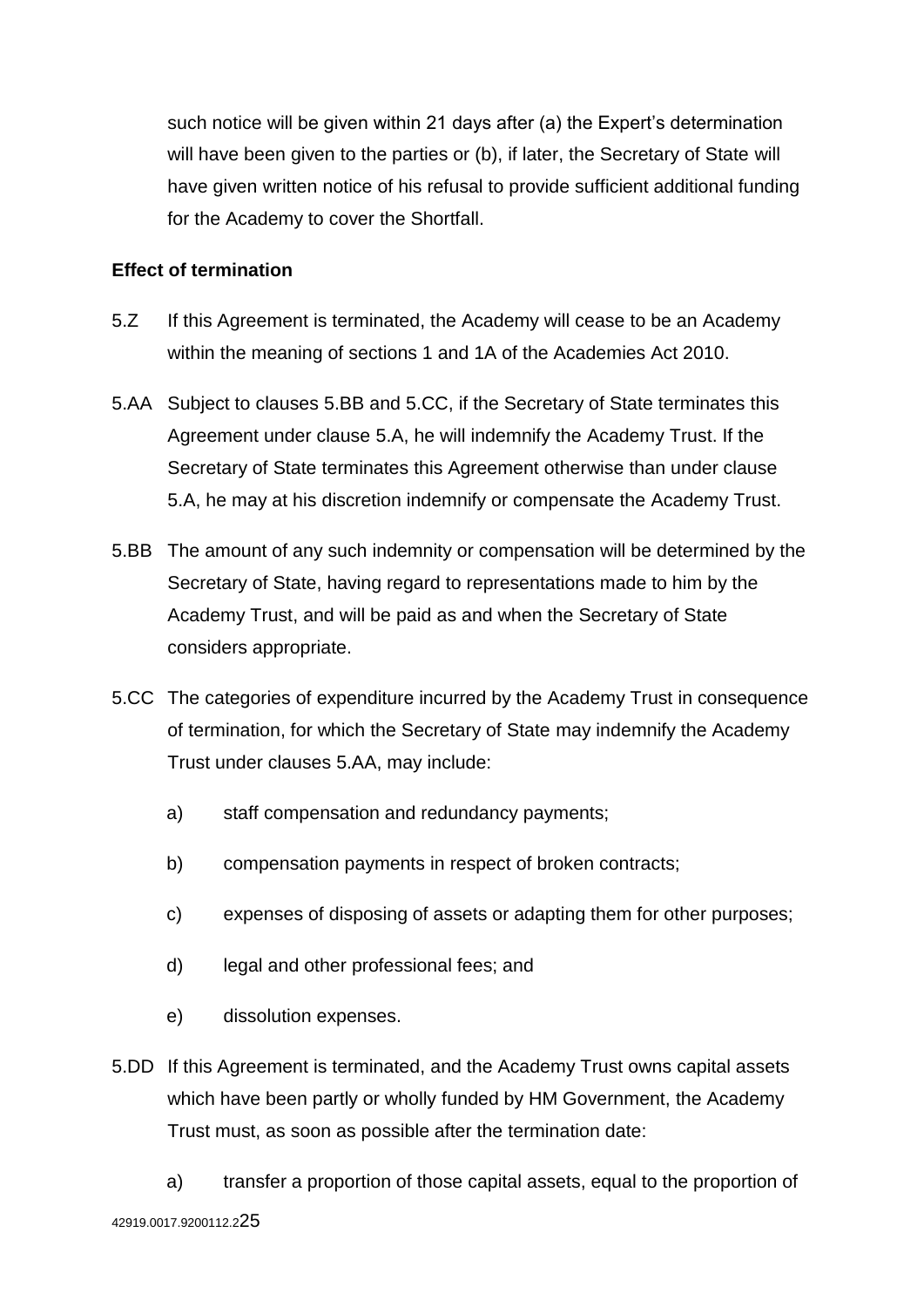the original financial contribution made by HM Government, to a nominee of the Secretary of State to use for educational purposes; or

- b) if the Secretary of State directs that a transfer under clause 5.DD(a) is not required, pay to the Secretary of State at the termination date (or, by agreement with the Secretary of State, at the date of their subsequent disposal) a sum equivalent to the proportion of the original financial contribution made by HM Government.
- 5.EE The Secretary of State may:
	- a) Waive all or part of the repayment due under sub-clause 5.DD(b) if the Academy Trust obtains his permission to invest the sale proceeds for its charitable purposes; or
	- b) direct the Academy Trust to pay all or part of the sale proceeds to the relevant LA.

# <span id="page-25-0"></span>**6. OTHER CONTRACTUAL ARRANGEMENTS**

#### <span id="page-25-1"></span>**Annexes**

6.A Any annexes to this Agreement form part of and are incorporated into this Agreement.

#### <span id="page-25-2"></span>**The Master Agreement**

6.B Except as expressly provided in this Agreement, all provisions of the Master Agreement have full force and effect.

#### <span id="page-25-3"></span>**General**

- 6.C The Academy Trust cannot assign this Agreement.
- 6.D Failure to exercise, or a delay in exercising, any right or remedy of the Secretary of State under this Agreement (including the right to terminate this Agreement), or a single or partial exercise of such a right or remedy, is not a waiver of, and does not prevent or restrict any initial or further exercise of, that or any other right or remedy.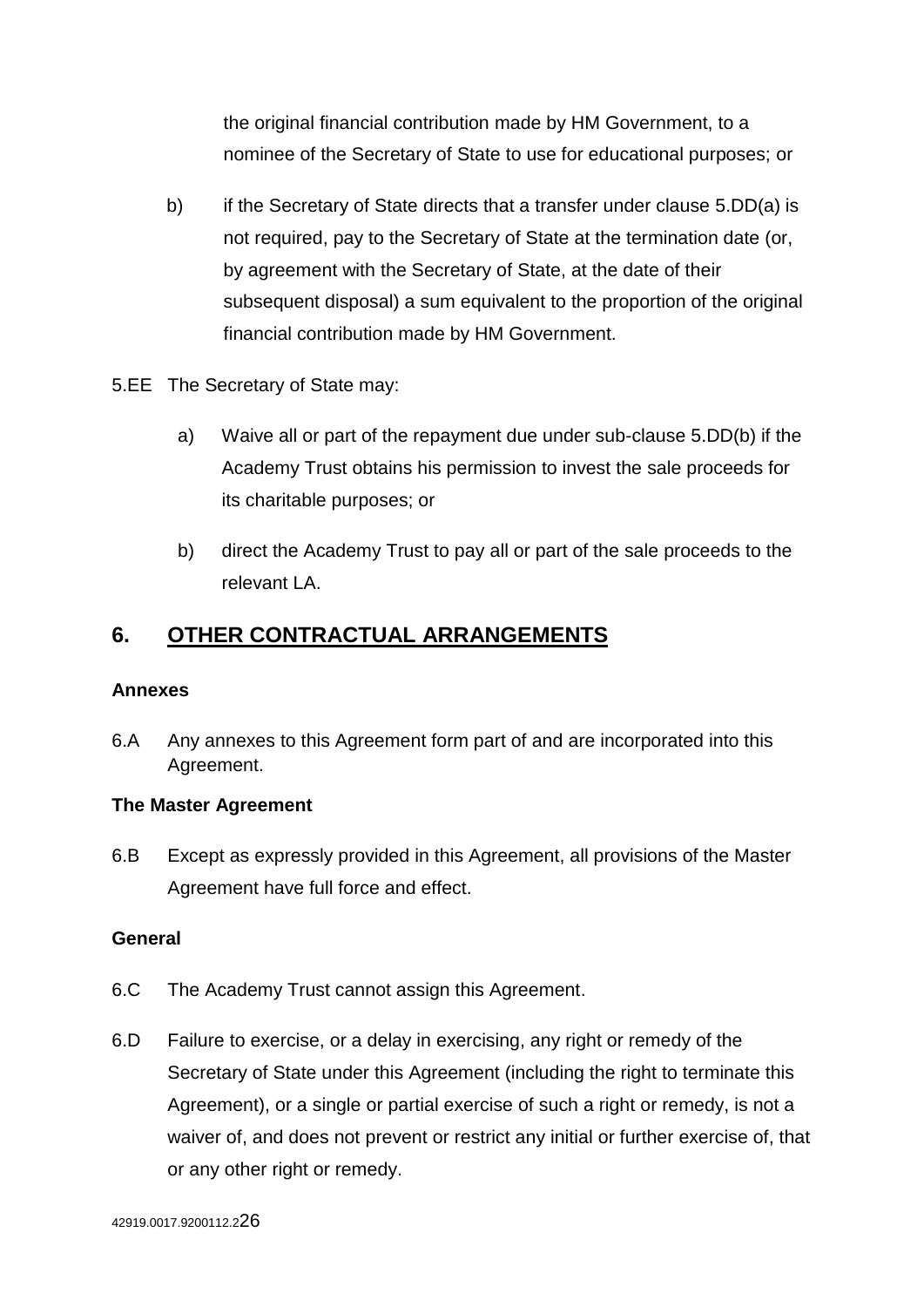- 6.E Termination of this Agreement will not affect the accrued rights, remedies, obligations or liabilities of the parties existing at termination.
- 6.F This Agreement may be executed in any number of counterparts, each of which when executed and delivered shall constitute a duplicate original, but all of which will together constitute the same agreement.
- 6.G This Agreement and any dispute or claim arising out of or in connection with it or its subject matter or formation (including non-contractual disputes or claims) shall be governed by and construed in accordance with the law of England and Wales, and submitted to the exclusive jurisdiction of the courts of England and Wales.
- 6.H Not used.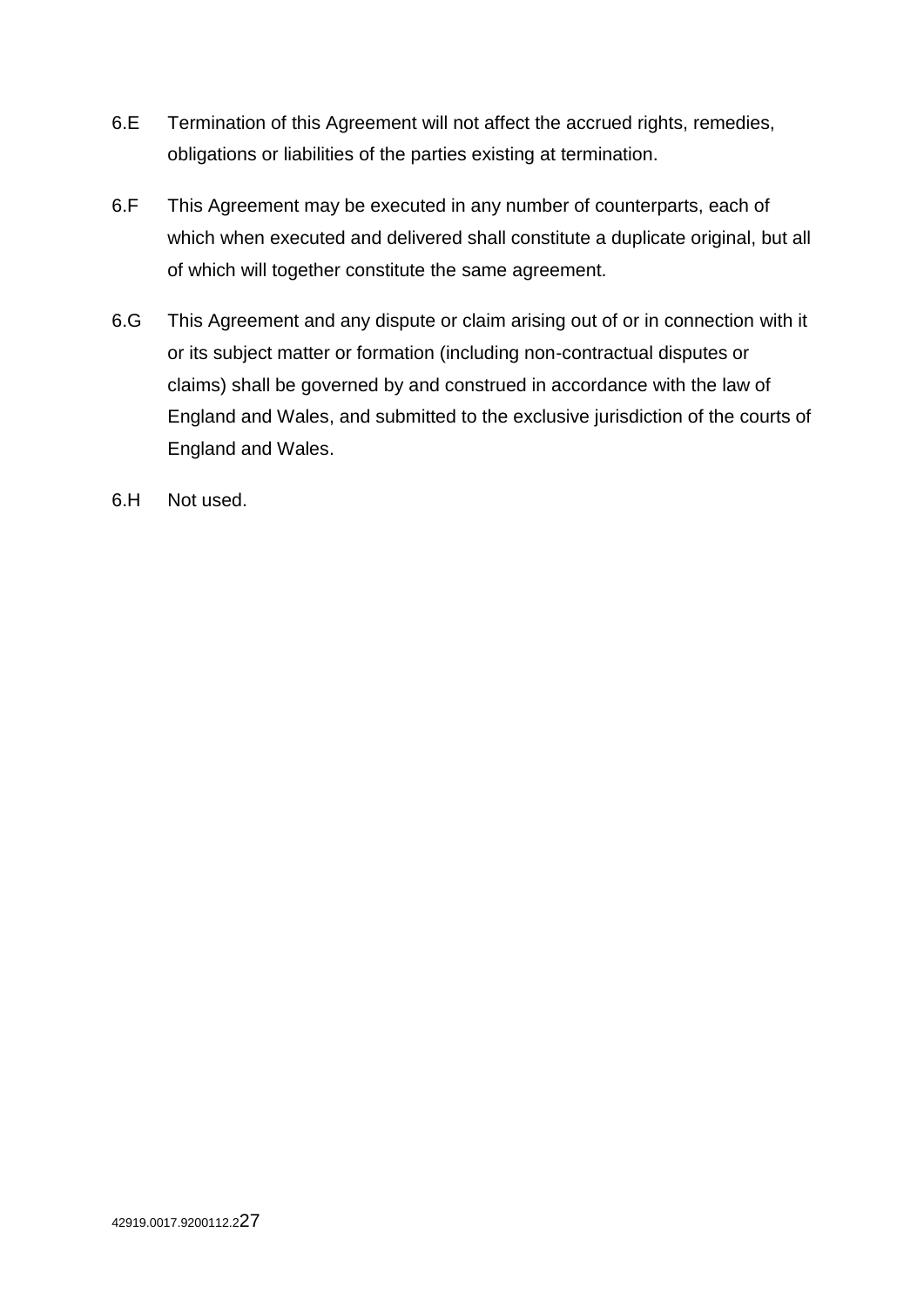This Agreement was executed as a Deed on

Executed on behalf of the **Academy Trust** by: ……………………….. **Director** and ……………………….. **Director** or ……………………….. **Company Secretary** or ……………………….. **Witness** Name: Address:

The Corporate Seal of

#### **THE SECRETARY OF STATE FOR EDUCATION**

affixed to this deed is authenticated by:

………………………..

**Duly Authorised**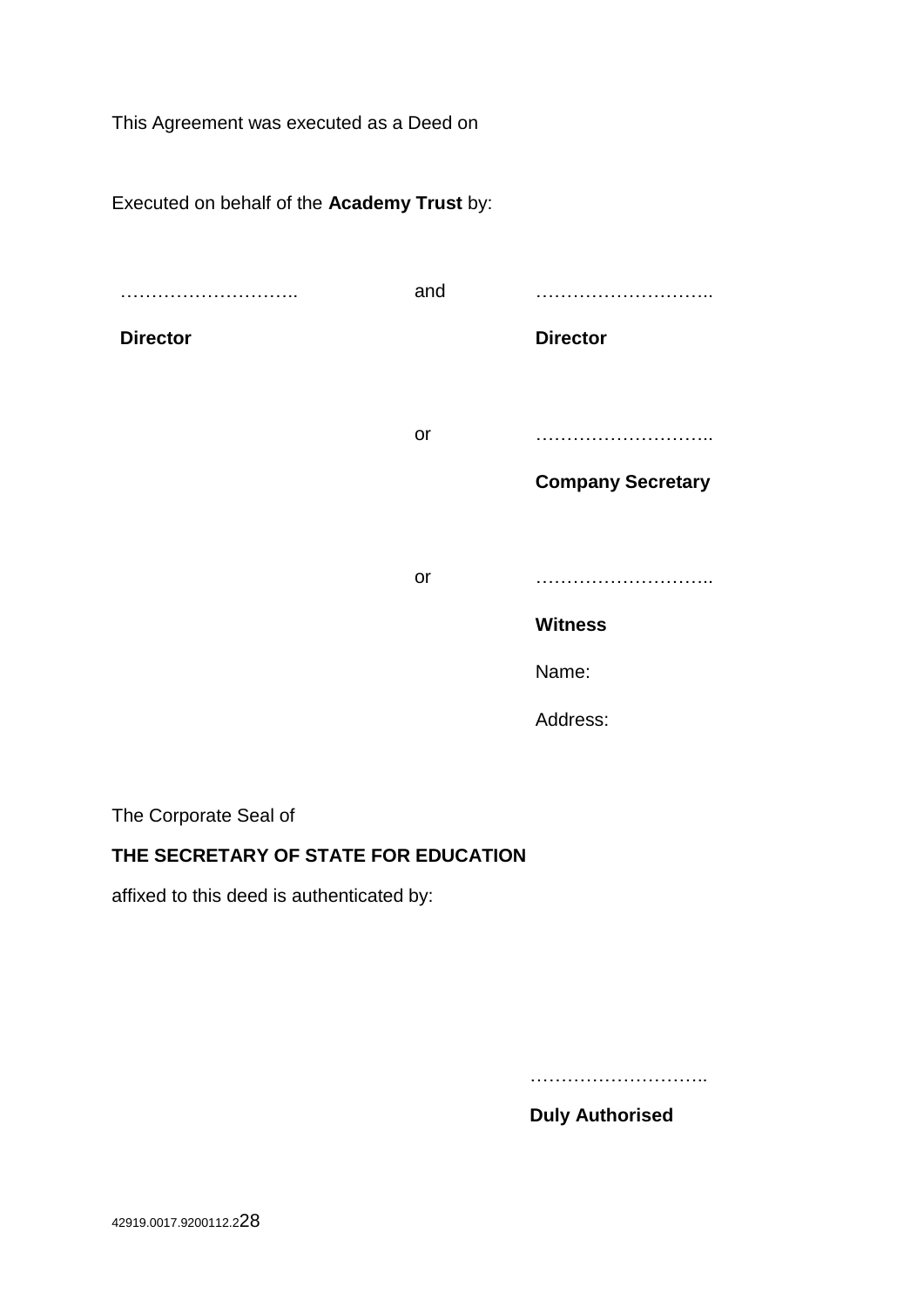# <span id="page-28-0"></span>**ANNEXES**

# <span id="page-28-1"></span>**7. ADMISSION OF CHILDREN AND YOUNG PEOPLE WITH EDUCATION, HEALTH AND CARE PLANS**

"**EHC plan**" means an Education, Health and Care plan made under section 37 of the Children and Families Act 2014.

7.A Except as set out in clause 8 below, the Children and Families Act 2014 imposes duties directly on Academies in respect of pupils with special educational needs, including the admission of pupils with EHC plans. If an Academy Trust considers that a LA should not have named the Academy in an EHC plan, it may ask the Secretary of State to determine whether the LA has acted unreasonably, and to make an order directing the LA to reconsider. The Academy Trust must admit the pupil if such a determination is pending. The Secretary of State's determination as to whether the LA acted unreasonably will be final, subject to any right of appeal which a parent of the pupil may have to the First Tier Tribunal (Special Educational Needs and Disability) or the Upper Tribunal Administrative Appeals Chamber.

# <span id="page-28-2"></span>**8. ADMISSION OF CHILDREN WITH A STATEMENT OF SPECIAL EDUCATIONAL NEEDS**

(Clauses 8.A-8.G only apply where the pupil has a statement of special educational needs (SEN) rather than an EHC plan and where they therefore continue to be subject to the relevant provisions of the Education Act 1996. EHC plans are replacing statements of SEN but although all statements of SEN should have been converted to an EHC plan by the 1 April 2018 this clause is retained to protect pupils who still have a statement of special education need after this date. The detail on the drafting of a statement below is retained to protect pupils in exceptional circumstances.)

"**Statement of SEN**" means a statement made under section 324 of the Education Act 1996.

8.A The Academy Trust must admit all children with a Statement of SEN naming the Academy.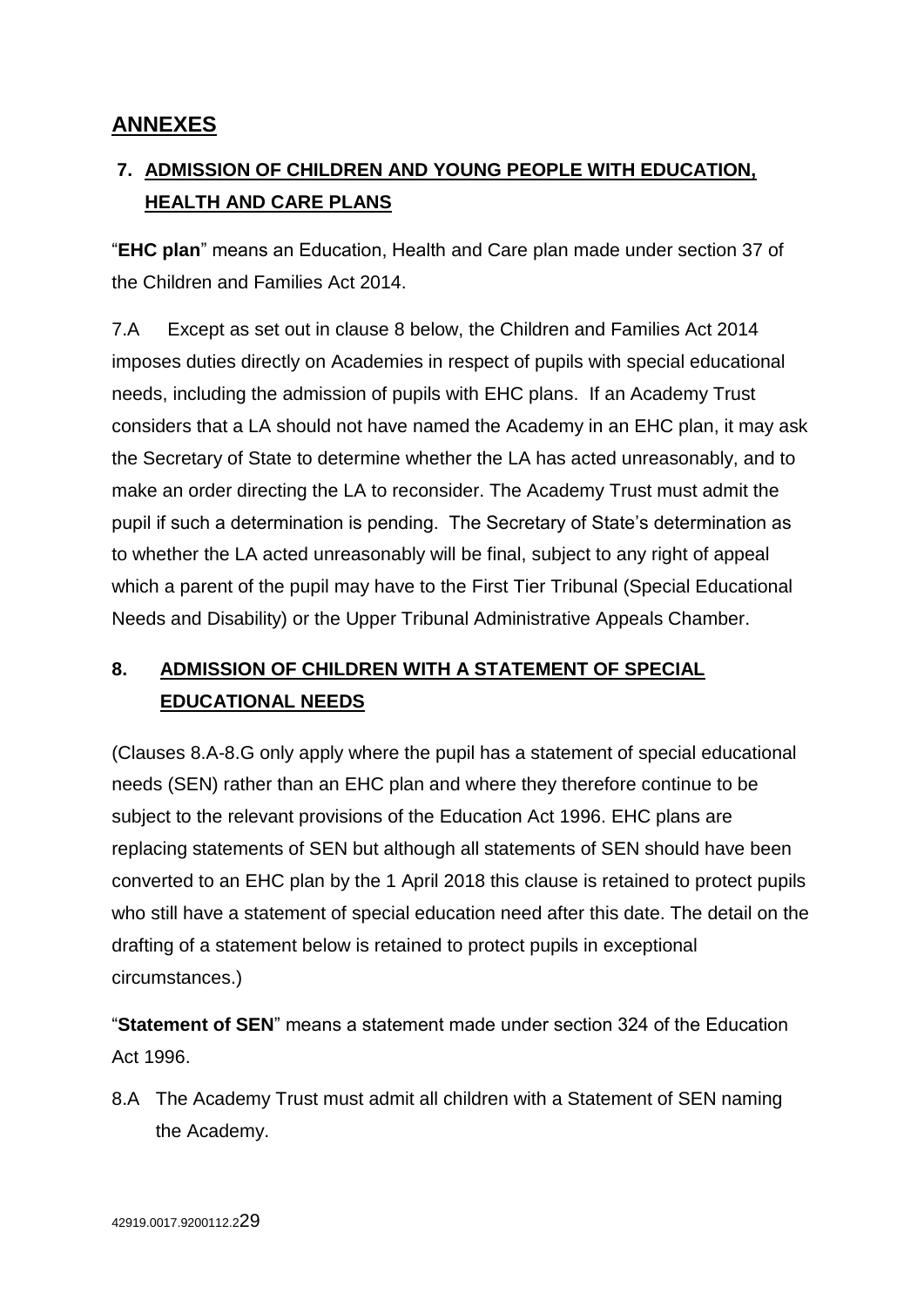- 8.B The Academy Trust must have regard to the Special Educational Needs Code of practice 2001 when dealing with statements of SEN.
- 8.C Where the LA sends the Academy Trust a draft statement with a proposal that the Academy is named in the final statement, the Academy Trust must respond within 15 working days unless the time period falls within a school holiday that is longer than two weeks in which case the Academy Trust should respond within 15 working days of the end of the school holiday.
- 8.D In its response the Academy Trust must either:
	- a. consent to being named in the final statement or
	- b. explain why it believes that admitting the child would be incompatible with the provision of efficient education for other children and the efficient use of resources, including why no reasonable steps could secure compatibility. In doing so the Academy Trust must have regard to the relevant legislation and Code of Practice. If the LA does not agree with the Academy Trust's response, and names the Academy in the child's Statement of SEN, the Academy Trust must admit the child to the school as specified in the statement or otherwise by the LA. The final decision as to whether to name the Academy falls to the LA.
- 8.E If the Academy Trust considers that the LA should not have named the Academy in the statement of SEN, it may ask the Secretary of State to determine whether the LA has acted unreasonably, and to make an order directing the LA to reconsider. The Academy Trust must admit the pupil if such a determination is pending. The Secretary of State's determination will be final, subject only to any right of appeal which a parent of the child may have to the First-tier Tribunal (Special Educational Needs and Disability) or the Upper Tribunal Administrative Appeals Chamber.
- 8.F If a parent of a child for whom the LA maintains a statement appeals to the First-tier Tribunal (Special Educational Needs and Disability) or the Upper Tribunal Administrative Appeals Chamber, either for or against the naming of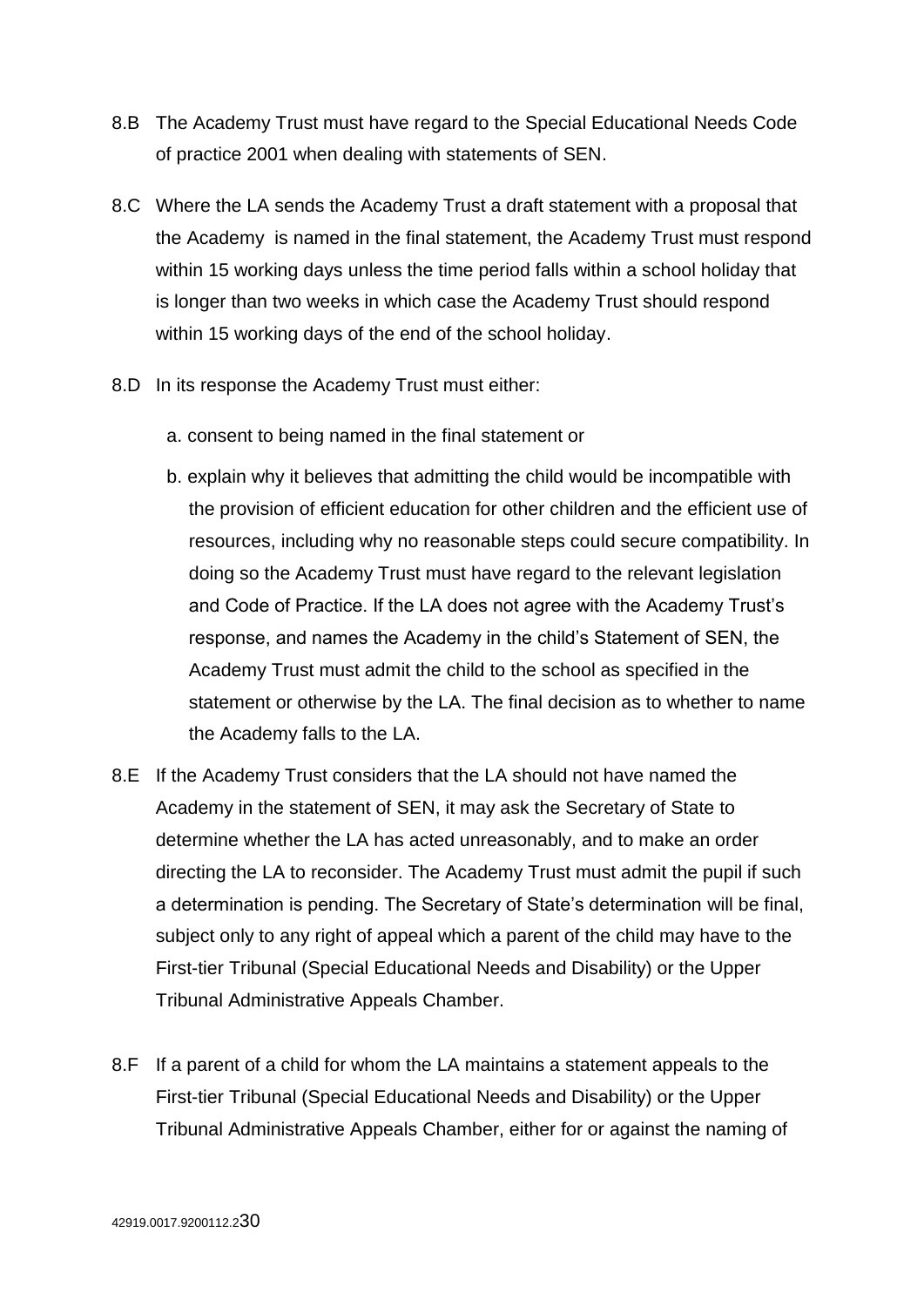the Academy in the child's statement, then the Tribunal's decision will be binding, even if it is different from that of the Secretary of State.

- 8.G Where it has been finally determined that the Academy be named in a child's Statement of SEN, the Academy Trust must admit the child to the Academy, notwithstanding any other admissions requirements in this Agreement.
- 8.H Clauses 8.A to 8.G only apply insofar as the relevant provisions of the Children and Families Act 2014 relating to SEN and disability do not apply to Academies and Free Schools.